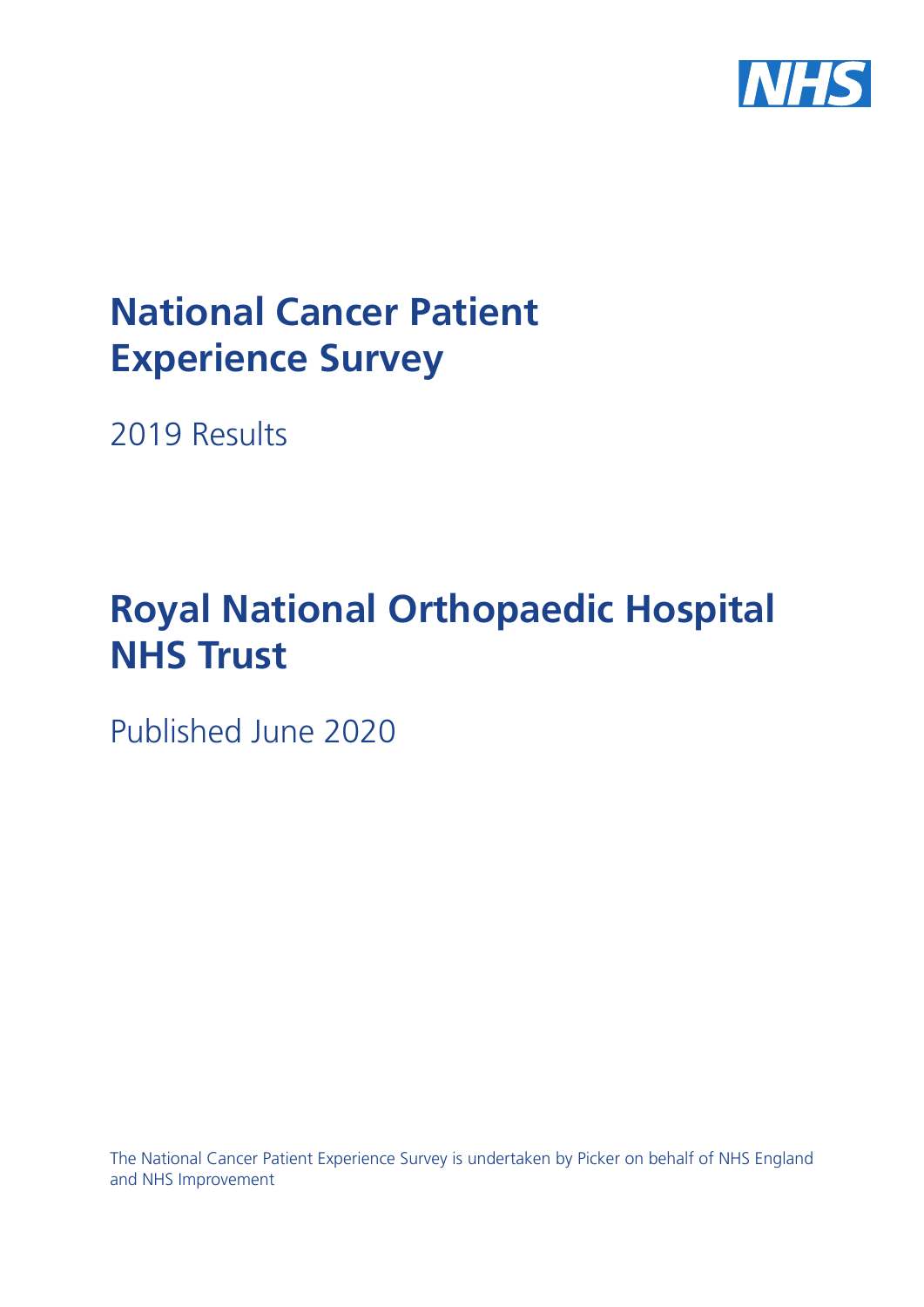# **Executive Summary** Case Mix Adjusted scores

### **Cancer Dashboard Questions**

The following seven questions are included in phase 1 of the Cancer Dashboard developed by Public Health England and NHS England:

Q61. Patient's average rating of care scored from very poor to very good

| 0      | $\overline{2}$                                                | 3 | $\overline{4}$ | 5 | 6 | 7 | 8 | 9   | 10                                                                                            |  |
|--------|---------------------------------------------------------------|---|----------------|---|---|---|---|-----|-----------------------------------------------------------------------------------------------|--|
|        |                                                               |   |                |   |   |   |   | 8.9 |                                                                                               |  |
| $80\%$ |                                                               |   |                |   |   |   |   |     | Q18. Patient definitely involved as much as they wanted in decisions about care and treatment |  |
|        |                                                               |   |                |   |   |   |   |     | Q19. Patient given the name of a CNS who would support them through their treatment           |  |
| 76%    | Q20. Patient found it very or quite easy to contact their CNS |   |                |   |   |   |   |     |                                                                                               |  |
|        |                                                               |   |                |   |   |   |   |     | Q39. Patient always felt they were treated with respect and dignity while in hospital         |  |
| 96%    | leaving hospital                                              |   |                |   |   |   |   |     | Q41. Hospital staff told patient who to contact if worried about condition or treatment after |  |
| 58%    | treatment                                                     |   |                |   |   |   |   |     | Q55. General practice staff definitely did everything they could to support patient during    |  |

### **Questions Outside Expected Range**

|                                                                                                   |            | Case Mix Adjusted Scores   |                            |                   |
|---------------------------------------------------------------------------------------------------|------------|----------------------------|----------------------------|-------------------|
|                                                                                                   | 2019 Score | Lower<br>Expected<br>Range | Upper<br>Expected<br>Range | National<br>Score |
| Q34. Patient thought there were always or nearly always enough nurses on duty to care for<br>them | 83%        | 50%                        | 78%                        | 64%               |

|                                                                                               |            | Case Mix Adjusted Scores   |                            |                   |
|-----------------------------------------------------------------------------------------------|------------|----------------------------|----------------------------|-------------------|
|                                                                                               | 2019 Score | Lower<br>Expected<br>Range | Upper<br>Expected<br>Range | National<br>Score |
| Q46. Beforehand patient completely had all information needed about radiotherapy<br>treatment | 66%        | 72%                        | 100%                       | 86%               |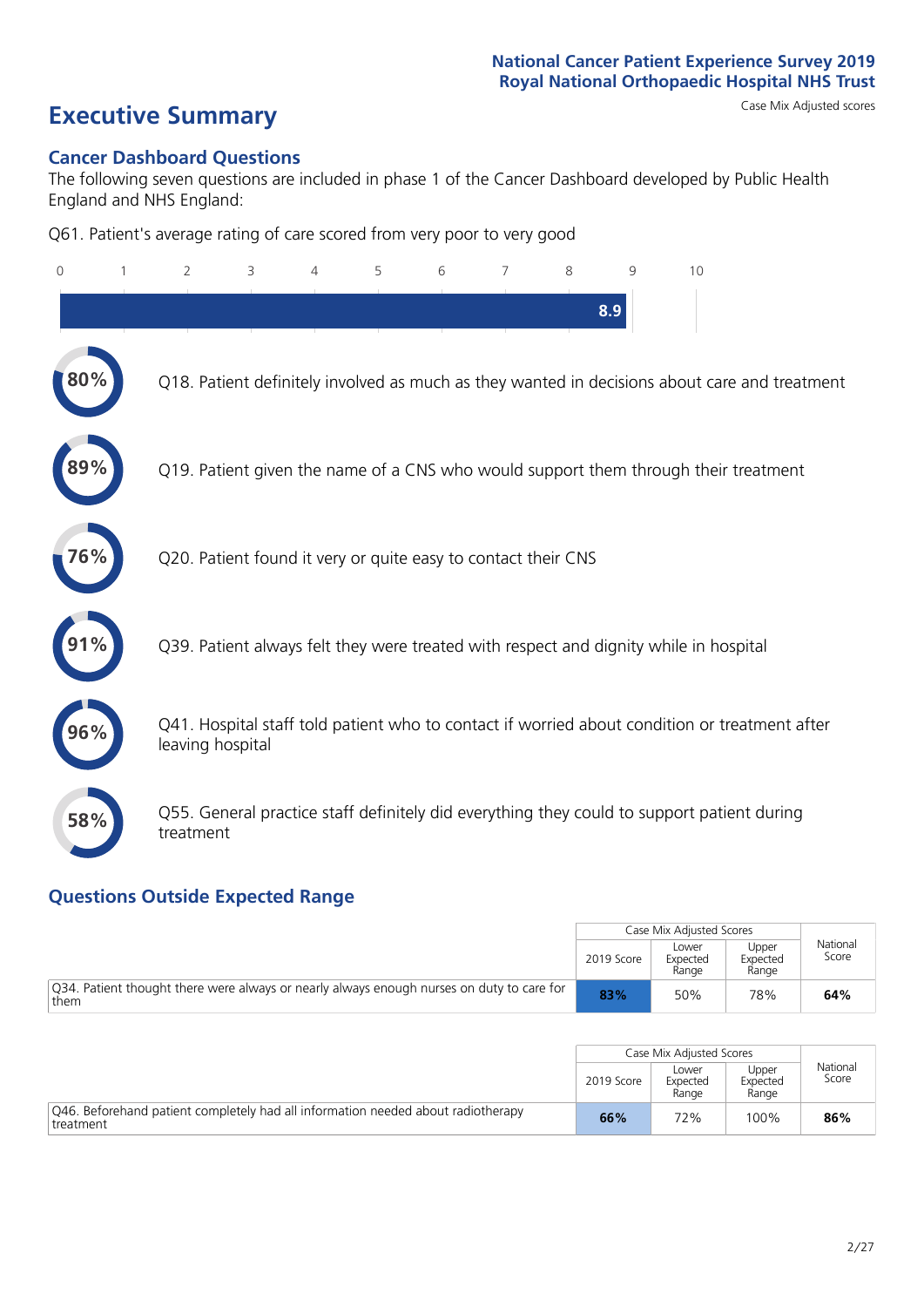## **Introduction**

The National Cancer Patient Experience Survey 2019 is the ninth iteration of the survey first undertaken in 2010. It has been designed to monitor national progress on cancer care; to provide information to drive local quality improvements; to assist commissioners and providers of cancer care; and to inform the work of the various charities and stakeholder groups supporting cancer patients.

The survey was overseen by a national Cancer Patient Experience Advisory Group. This Advisory Group set the principles and objectives of the survey programme and guided questionnaire development. The survey was commissioned and managed by NHS England. The survey provider, Picker, is responsible for designing, running and analysing the survey.

The 2019 survey involved 143 NHS Trusts. Out of 111,366 people, 67,858 people responded to the survey, yielding a response rate of 61%.

# **Methodology**

### **Eligibility, eldwork and survey methods**

The sample for the survey included all adult (aged 16 and over) NHS patients, with a confirmed primary diagnosis of cancer, discharged from an NHS Trust after an inpatient episode or day case attendance for cancer related treatment in the months of April, May and June 2019. The fieldwork for the survey was undertaken between December 2019 and March 2020.

As in the previous four years, the survey used a mixed mode methodology. Questionnaires were sent by post, with two reminders where necessary, but also included an option to complete the questionnaire online. A Freephone helpline and email was available for respondents to opt out, ask questions about the survey, enable them to complete their questionnaire over the phone and provide access to a translation and interpreting facility for those whose first language was not English.

### **Case-mix adjustment**

Both unadjusted and adjusted scores are presented in this report. Case-mix adjusted scores allows us to account for the impact that differing patient populations might have on results. By using the case-mix adjusted estimates we can obtain a greater understanding of how a Trust is performing given their patient population. The factors taken into account in this case-mix adjustment are gender, age, ethnic group, deprivation, and tumour group.

### **Scoring methodology**

Fifty-two questions from the questionnaire are scored as these questions relate directly to patient experience. For all but one question (Q61), scores are presented as the percentage of positive responses out of all scored responses. For Q61, respondents rate their overall care on a scale of 0 to 10, of which the average was calculated for this question's presented score. The percentages in this report have been rounded to the nearest percentage point. Therefore, in some cases the figures do not appear to add up to 100%.

### **Statistical significance**

In the reporting of 2019 results, appropriate statistical tests have been undertaken to identify unadjusted scores for which the change over time is 'statistically significant'. Thirty-seven scored questions in 2019 have been compared with those of 2018 and a statistically significant change between the two years has been reported where identified.

For the scored questions that are comparable beyond 2018, statistically significant change over the five years has also been reported where identified. A statistically significant difference means that the change in the result is very unlikely to have occurred by sampling variation.

### **Suppression**

### **Question-level suppression**

For scores where the base size per question is  $<$ 21, the score will be suppressed and replaced with an asterisk (\*). The base size will include neutral response options.

### **Double suppression**

If any group within a particular sub-group breakdown (such as the tumour group breakdown) has <21 responses, then the figure for this particular group is suppressed and replaced with an asterisk (\*). If there is only one group within the sub-group breakdown that has <21 respondents, and is therefore suppressed, the group with the next lowest number of respondents is also supressed and replaced with an asterisk (\*) (regardless if it is greater than or less than 21).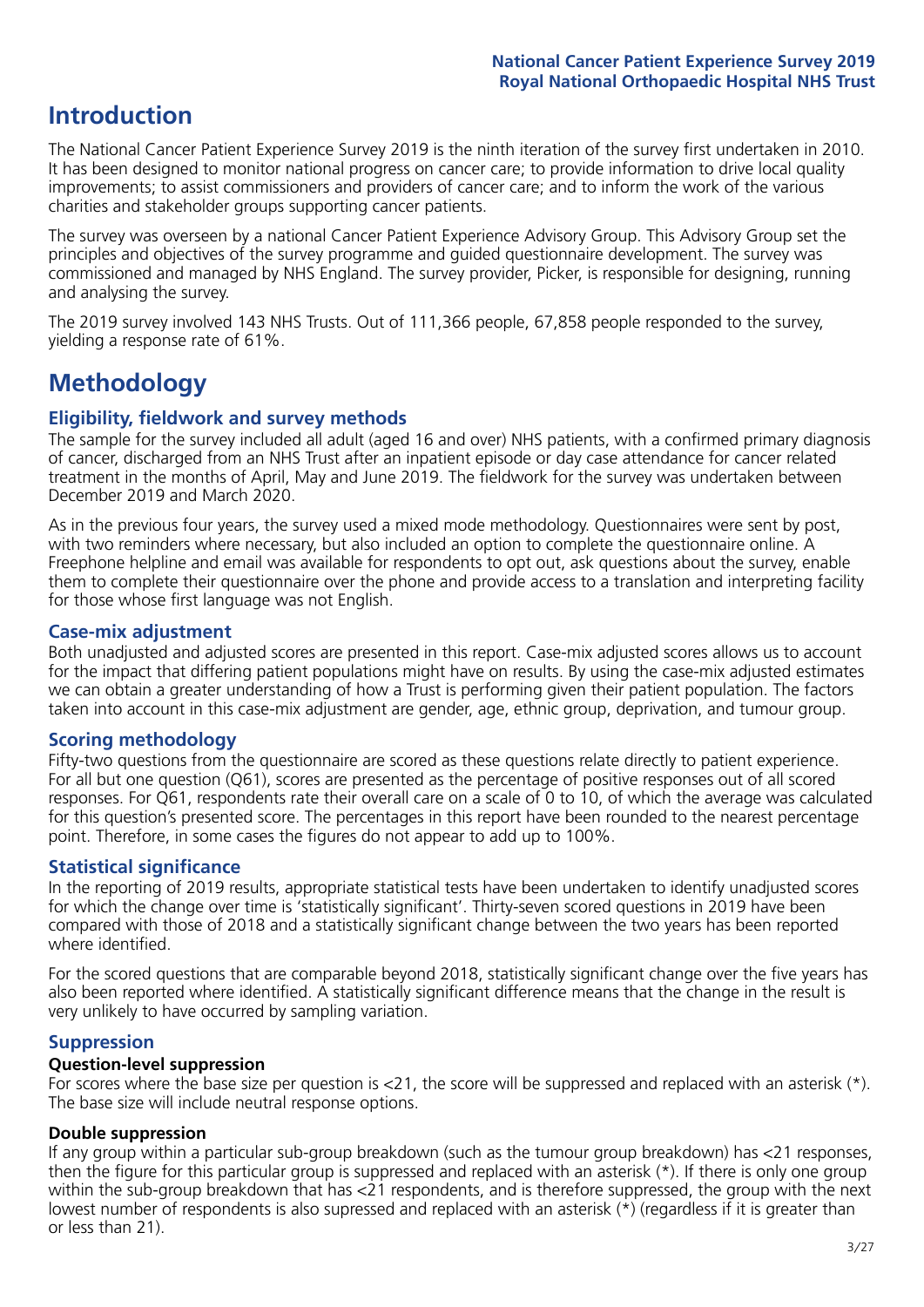## **Understanding the results**

This report shows how this Trust scored for each question in the survey, compared with national results and previous year's results. It is aimed at helping individual Trusts to understand their performance and identify areas for local improvement. Below is a description of the type of results presented within this report and how to understand them.

### **Expected range charts**

The expected range charts in this report show a bar with the lowest and highest score received for each question nationally. Within this bar, an expected range is given (in grey) and a black diamond represents the actual score for this Trust.

Trusts whose score is above the upper limit of the expected range (in the dark blue) are positive outliers, with a score statistically significantly higher than the national mean. This indicates that the Trust performs better than what Trusts of the same size and demographics are expected to perform. The opposite is true if the score is below the lower limit of the expected range (in the light blue); these are negative outliers. For scores within the expected range (in the grey), the score is what we would expect given the Trust's size and demographics.

### **Comparability tables**

The comparability tables show the 2018 and 2019 unadjusted scores for this Trust for each scored question. If there is a significant change from 2018 and 2019 or overall from 2015 to 2019, an arrow will be presented for the direction of change. The adjusted 2019 score will also be presented for each scored question along with the lower and upper expected range and national score. Scores above the upper limit of the expected range will be highlighted dark blue, scores below the lower limit of the expected range will be highlighted light blue, and scores within the lower and upper limit of the expected ranges will be highlighted grey.

### **Tumour type tables**

The tumour type tables show the unadjusted scores for each scored question for each of the 13 tumour groups. The national score for that tumour group is also shown. Unadjusted scores for the same tumour type across different Trusts may not be comparable, as they do not account for the impact that differing patient populations might have on results. Central nervous system is abbreviated as 'CNS' and lower gastrointestinal tract is abbreviated as 'LGT' throughout this report.

### **Year on year charts**

The year on year charts show five columns representing the unadjusted scores of the last five years (2015, 2016, 2017, 2018 and 2019) for each scored question.

### **Notes on specific questions**

Following the development phase of the 2019 survey, several changes were made to the questionnaire. Six scored questions were amended (Q5, Q18, Q30, Q35, Q56 and Q60) and one non-scored question (Q29) was amended that impacted the comparability of questions Q30 to Q41. Of all questions changed or impacted by change, only Q60 is presented with historical comparisons; though the results should be interpreted with caution.

### **Unadjusted data and case-mix adjusted data**

Unadjusted data should be used to see the actual responses from patients relating to the Trust. Case-mix adjusted data, together with expected ranges, should be used to understand whether the results are significantly higher or lower than national results taking account of the patient mix.

### **Further information**

This research was carried out in accordance with the international standard for organisations conducting social research (accreditation to ISO20252:2012; certificate number GB08/74322). The 2019 survey data has been produced and published in line with the Code of Practice for Official Statistics.

For more information on the methodology, please see the Technical Document. It can be viewed along with the 2019 questionnaire and survey quidance on the website at [www.ncpes.co.uk](https://www.ncpes.co.uk/supporting-documents). For all other outputs at National, Trust, CCG and Cancer Alliance level, please see the PDF reports, Excel tables and dashboards at [www.ncpes.co.uk.](https://www.ncpes.co.uk/current-results)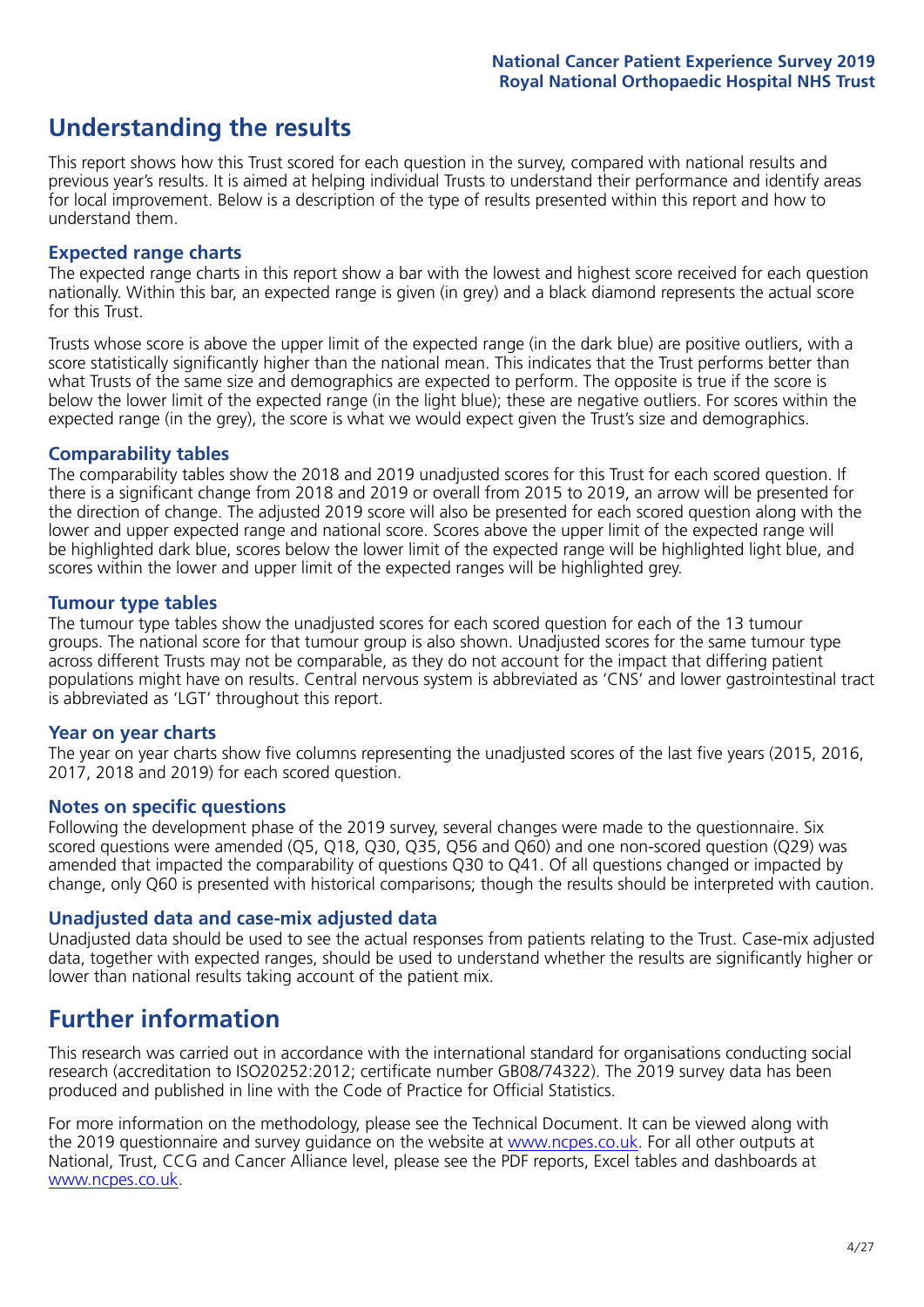### **Response Rate**

### **Overall Response Rate**

75 patients responded out of a total of 144 patients, resulting in a response rate of 52%.

|              | Sample Size | Adjusted<br>Sample | Completed | Response Rate |
|--------------|-------------|--------------------|-----------|---------------|
| <b>Trust</b> | 154         | 144                | 75        | 52%           |
| National     | 119,855     | 111,366            | 67.858    | 61%           |

### **Respondents by Survey Type**

|                            | Number of<br>Respondents |
|----------------------------|--------------------------|
| Online                     | 13                       |
| Paper                      | 62                       |
| Phone                      | 0                        |
| <b>Translation Service</b> |                          |

### **Respondents by Tumour Group**

|                      | Number of<br>Respondents |
|----------------------|--------------------------|
| <b>Brain / CNS</b>   | ∩                        |
| <b>Breast</b>        | Ω                        |
| Colorectal / LGT     | 0                        |
| Gynaecological       | 0                        |
| Haematological       | 9                        |
| <b>Head and Neck</b> | Ω                        |
| Lung                 | Ω                        |
| Prostate             | Ω                        |
| Sarcoma              | 57                       |
| Skin                 | Ω                        |
| <b>Upper Gastro</b>  | Ω                        |
| Urological           | Ω                        |
| Other                | q                        |

### **Respondents by Age and Gender**

Respondents year of birth has been used to determine age. This information has been amalgamated into 8 age bands. The age and gender distribution for the Trust was as follows:

|        | Age 16-24 | Age 25-34 | Age 35-44 | Age 45-54 | Age 55-64 | Age 65-74    | Age 75-84 | Age 85+ | Total    |
|--------|-----------|-----------|-----------|-----------|-----------|--------------|-----------|---------|----------|
| Male   |           |           |           |           | 10        | 15           |           |         | 54       |
| Female |           |           |           |           |           |              | $\circ$   |         | <u>_</u> |
| Total  |           |           |           |           | 14        | $2^{\prime}$ |           |         |          |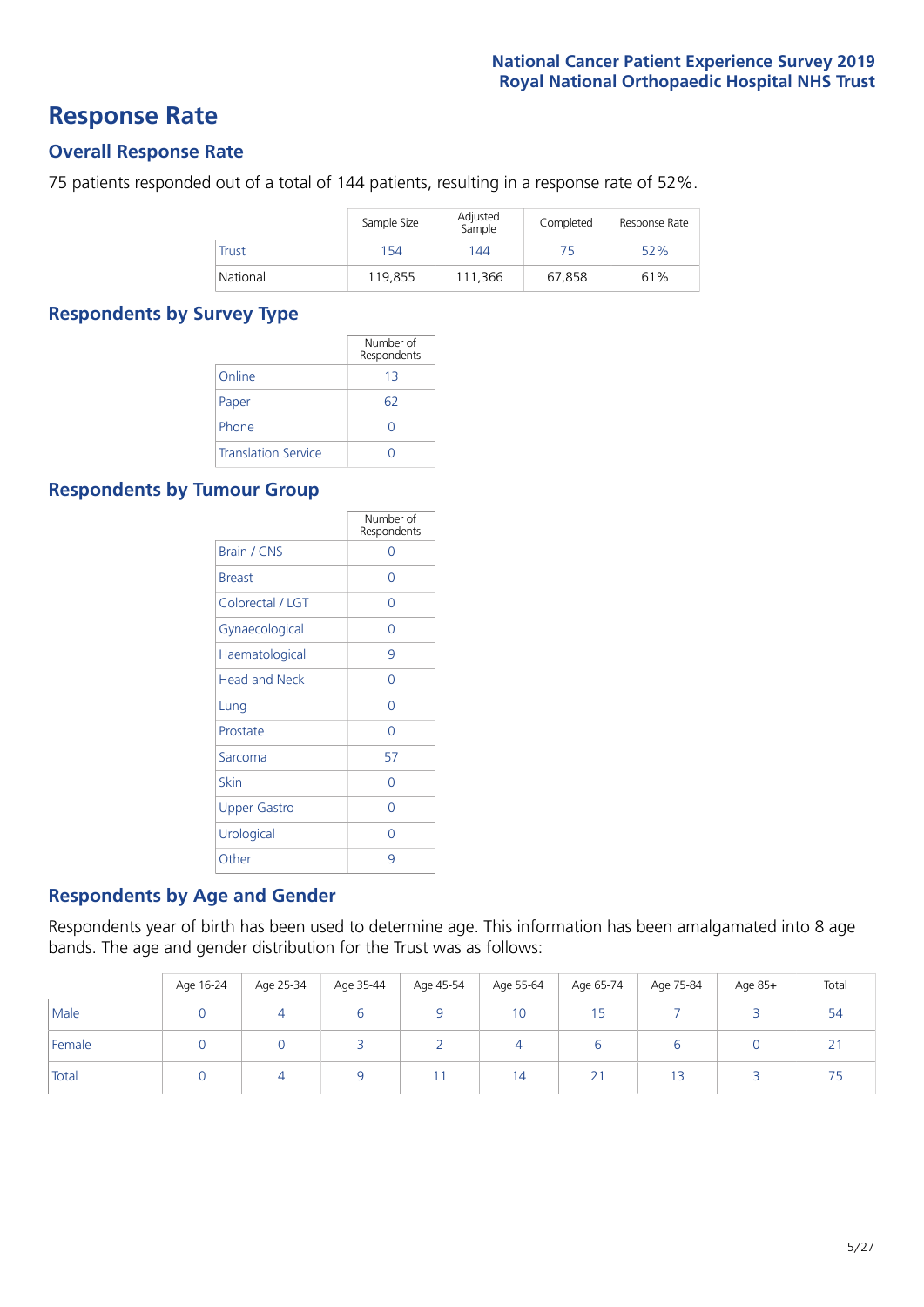# **Expected Range Charts**

| Lower Expected Range<br>Average                                                                                                                                                                                                                                                                                                                                                                                                                                                                                             |       |     | Upper Expected Range |     |     |     |            | Case Mix Adjusted Score |                       |            |          |
|-----------------------------------------------------------------------------------------------------------------------------------------------------------------------------------------------------------------------------------------------------------------------------------------------------------------------------------------------------------------------------------------------------------------------------------------------------------------------------------------------------------------------------|-------|-----|----------------------|-----|-----|-----|------------|-------------------------|-----------------------|------------|----------|
| <b>SEEING YOUR GP</b><br>Q1. Saw GP once or twice before being told they needed to go to<br>hospital<br>Q2. Patient thought they were seen as soon as necessary                                                                                                                                                                                                                                                                                                                                                             | $0\%$ | 10% | 20%                  | 30% | 40% | 50% | 60%        |                         | 70% 80%<br>76%<br>80% |            | 90% 100% |
| <b>DIAGNOSTIC TESTS</b><br>Q5. Received all the information needed about the test<br>Q6. The length of time waiting for the test to be done was about<br>right<br>Q7. Test results explained in completely understandable way                                                                                                                                                                                                                                                                                               | 0%    | 10% | 20%                  | 30% | 40% | 50% | 60%        | 70%                     | 80%<br>84%<br>81%     | 90%        | 90% 100% |
| <b>FINDING OUT WHAT WAS WRONG WITH YOU</b><br>Q10. Patient told they could bring a family member or friend when<br>first told they had cancer<br>Q11. Patient felt they were told sensitively that they had cancer<br>Q12. Patient completely understood the explanation of what was<br>wrong<br>Q13. Patient given easy to understand written information about<br>the type of cancer they had                                                                                                                             | 0%    | 10% | 20%                  | 30% | 40% | 50% | 60%        | 70%<br>72%              | 80%<br>80%<br>81%     | 91%        | 90% 100% |
| <b>DECIDING THE BEST TREATMENT FOR YOU</b><br>Q14. Patient felt that treatment options were completely explained<br>Q15. Patient felt possible side effects were definitely explained in<br>an understandable way<br>Q16. Patient definitely given practical advice and support in dealing<br>with side effects of treatment<br>Q17. Patient definitely told about side effects that could affect<br>them in the future<br>Q18. Patient definitely involved as much as they wanted in<br>decisions about care and treatment | $0\%$ | 10% | 20%                  | 30% | 40% | 50% | 60%<br>62% | 70%<br>75%<br>68%       | 80%<br>80%            | 86%        | 90% 100% |
| <b>CLINICAL NURSE SPECIALIST (CNS)</b><br>Q19. Patient given the name of a CNS who would support them<br>through their treatment<br>Q20. Patient found it very or quite easy to contact their CNS<br>Q21. Patient got understandable answers to important questions<br>all or most of the time                                                                                                                                                                                                                              | 0%    | 10% | 20%                  | 30% | 40% | 50% | 60%        | 70%                     | 80%<br>76%            | 89%<br>92% | 90% 100% |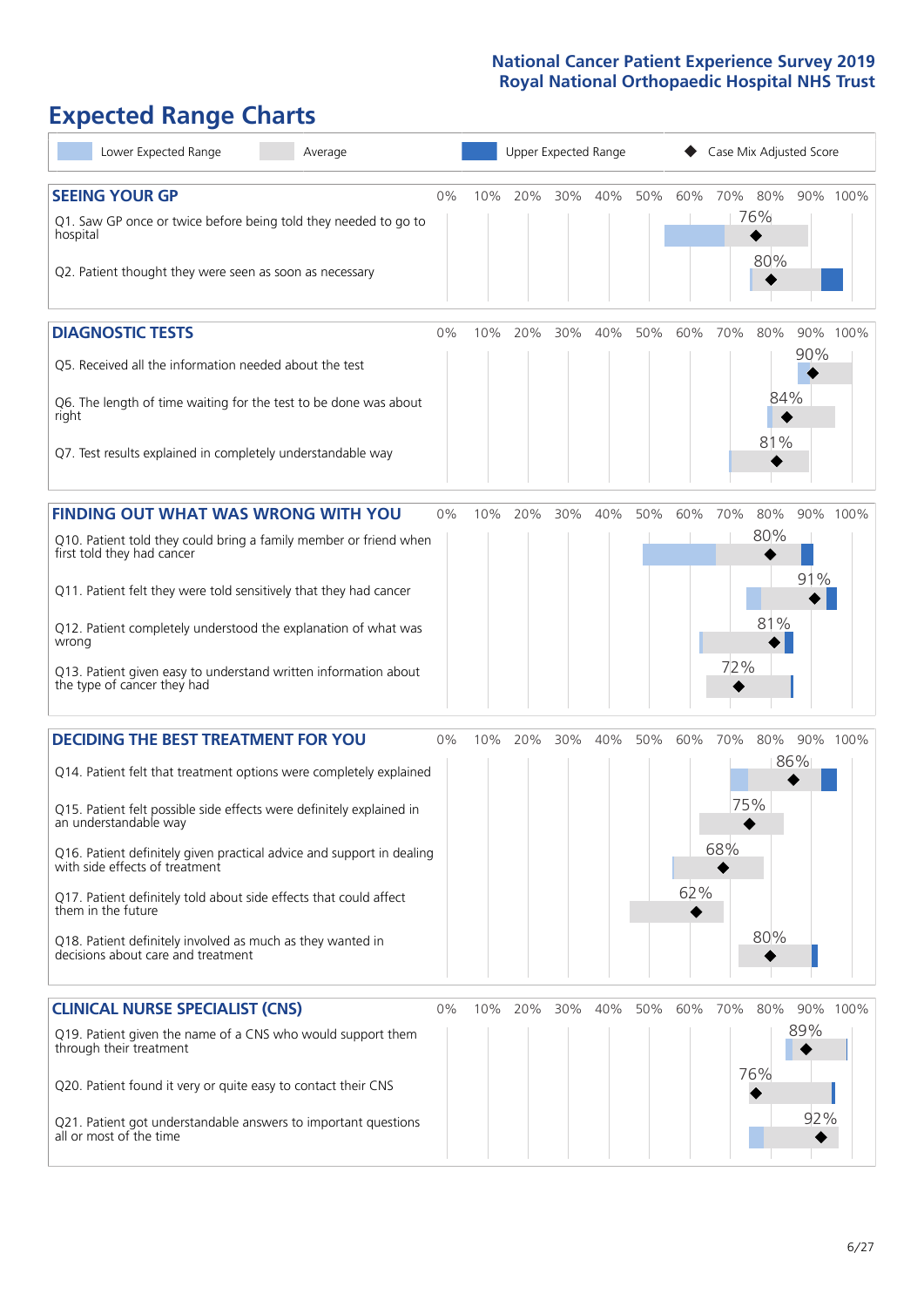# **Expected Range Charts**

| Lower Expected Range<br>Average                                                                                                                                                                                                                                                                                                                                                                                                                                                                                                                      |    |     |     | Upper Expected Range |     |     |            |                   | Case Mix Adjusted Score |                   |
|------------------------------------------------------------------------------------------------------------------------------------------------------------------------------------------------------------------------------------------------------------------------------------------------------------------------------------------------------------------------------------------------------------------------------------------------------------------------------------------------------------------------------------------------------|----|-----|-----|----------------------|-----|-----|------------|-------------------|-------------------------|-------------------|
| <b>SUPPORT FOR PEOPLE WITH CANCER</b><br>Q22. Hospital staff gave information about support or self-help<br>groups for people with cancer<br>Q23. Hospital staff discussed or gave information about the impact<br>cancer could have on day to day activities<br>Q24. Hospital staff gave information on getting financial help or<br>possible benefits<br>Q25. Hospital staff told patient they could get free prescriptions                                                                                                                        | 0% | 10% | 20% | 30%                  | 40% | 50% | 60%        | 70%<br>72%<br>74% | 80%<br>87%<br>86%       | 90% 100%          |
| <b>OPERATIONS</b><br>Q27. Beforehand, patient had all the information needed about the<br>operation<br>Q28. Afterwards, staff completely explained how operation had<br>gone in understandable way                                                                                                                                                                                                                                                                                                                                                   | 0% | 10% | 20% | 30%                  | 40% | 50% | 60%        | 70%               | 80%<br>79%              | 90% 100%<br>97%   |
| <b>HOSPITAL CARE AS AN INPATIENT</b><br>Q30. Hospital staff didn't talk in front of patient as if patient wasn't<br>there<br>Q31. Patient had confidence and trust in all doctors treating them<br>Q32. Patient's family or someone close definitely felt able to talk to<br>a doctor                                                                                                                                                                                                                                                                | 0% | 10% | 20% | 30%                  | 40% | 50% | 60%<br>61% | 70%               | 80%<br>85%              | 90% 100%<br>92%   |
| Q33. Patient had confidence and trust in all the ward nurses<br>treating them<br>Q34. Patient thought there were always or nearly always enough<br>nurses on duty to care for them<br>Q35. All hospital staff asked patient what name they prefer to be<br>called by<br>Q36. Patient always given enough privacy when discussing                                                                                                                                                                                                                     |    |     |     |                      |     |     |            | 67%               | 80%<br>83%<br>♦<br>86%  |                   |
| condition or treatment<br>Q37. Patient definitely found hospital staff to discuss worries or<br>fears during their inpatient visit<br>Q38. Hospital staff definitely did everything they could to help<br>control pain<br>Q39. Patient always felt they were treated with respect and dignity<br>while in hospital<br>Q40. Patient given clear written information about what should or<br>should not do after leaving hospital<br>Q41. Hospital staff told patient who to contact if worried about<br>condition or treatment after leaving hospital |    |     |     |                      |     |     | 59%        |                   | 86%                     | 91%<br>94%<br>96% |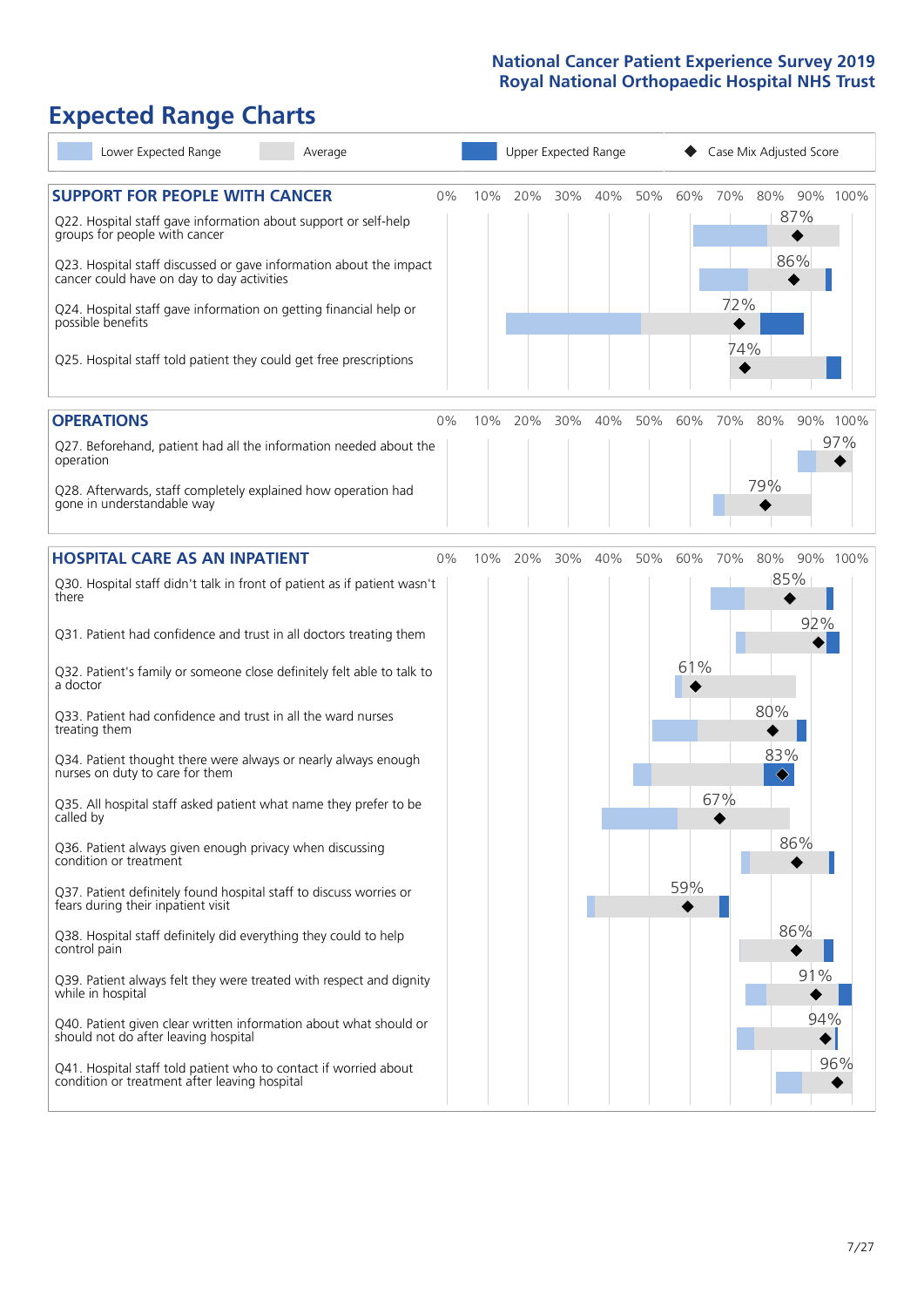# **Expected Range Charts**

|           | Lower Expected Range                                                                                                                                                                                                                                | Average                                                                                                                                                                                                                                                                                                                                                                                                                                                        |       |     | Upper Expected Range |            |         |            |            |                   |     | Case Mix Adjusted Score |                 |
|-----------|-----------------------------------------------------------------------------------------------------------------------------------------------------------------------------------------------------------------------------------------------------|----------------------------------------------------------------------------------------------------------------------------------------------------------------------------------------------------------------------------------------------------------------------------------------------------------------------------------------------------------------------------------------------------------------------------------------------------------------|-------|-----|----------------------|------------|---------|------------|------------|-------------------|-----|-------------------------|-----------------|
|           | fears during their outpatient or day case visit<br>outpatient appointment<br>about radiotherapy treatment<br>whether radiotherapy was working<br>about chemotherapy treatment<br>Q50. Patient given enough information about whether                | <b>HOSPITAL CARE AS A DAY PATIENT / OUTPATIENT 0%</b><br>Q43. Patient definitely found hospital staff to discuss worries or<br>Q44. Cancer doctor had the right documents at patient's last<br>Q46. Beforehand patient completely had all information needed<br>Q47. Patient completely given understandable information about<br>Q49. Beforehand patient completely had all information needed<br>chemotherapy was working in a completely understandable way |       | 10% | 20%                  | 30%        | 40%     | 50%        | 60%<br>61% | 70%<br>66%        | 80% | 93%                     | 90% 100%        |
|           | <b>HOME CARE AND SUPPORT</b><br>information needed to help care at home<br>services during treatment<br>services after treatment                                                                                                                    | Q51. Hospital staff definitely gave family or someone close all the<br>Q52. Patient definitely given enough support from health or social<br>Q53. Patient definitely given enough support from health or social                                                                                                                                                                                                                                                | 0%    | 10% | 20%                  | 30%<br>32% | 40%     | 50%<br>50% | 60%<br>60% | 70%               | 80% |                         | 90% 100%        |
| treatment | <b>CARE FROM YOUR GENERAL PRACTICE</b><br>support patient during treatment                                                                                                                                                                          | Q54. GP given enough information about patient's condition and<br>Q55. General practice staff definitely did everything they could to                                                                                                                                                                                                                                                                                                                          | 0%    | 10% | 20%                  | 30%        | 40%     | 50%        | 60%<br>58% | 70%               | 80% |                         | 90% 100%<br>96% |
|           | <b>YOUR OVERALL NHS CARE</b><br>well together to give best possible care<br>Q57. Patient given a care plan<br>Q59. Patient felt length of time for attending clinics and<br>appointments for cancer was about right<br>take part in cancer research | Q56. Different people treating and caring for patient always work<br>Q58. Overall the administration of care was good or very good<br>Q60. Someone discussed with patient whether they would like to                                                                                                                                                                                                                                                           | $0\%$ | 10% | 20%                  | 32%<br>28% | 30% 40% | 50%        | 60%        | 70%<br>74%<br>70% | 80% | 90%                     | 90% 100%        |
| good      |                                                                                                                                                                                                                                                     | Q61. Patient's average rating of care scored from very poor to very                                                                                                                                                                                                                                                                                                                                                                                            | 0     |     | 2                    | 3          | 4       | 5          | 6          |                   | 8   | 9<br>8.9                | 10              |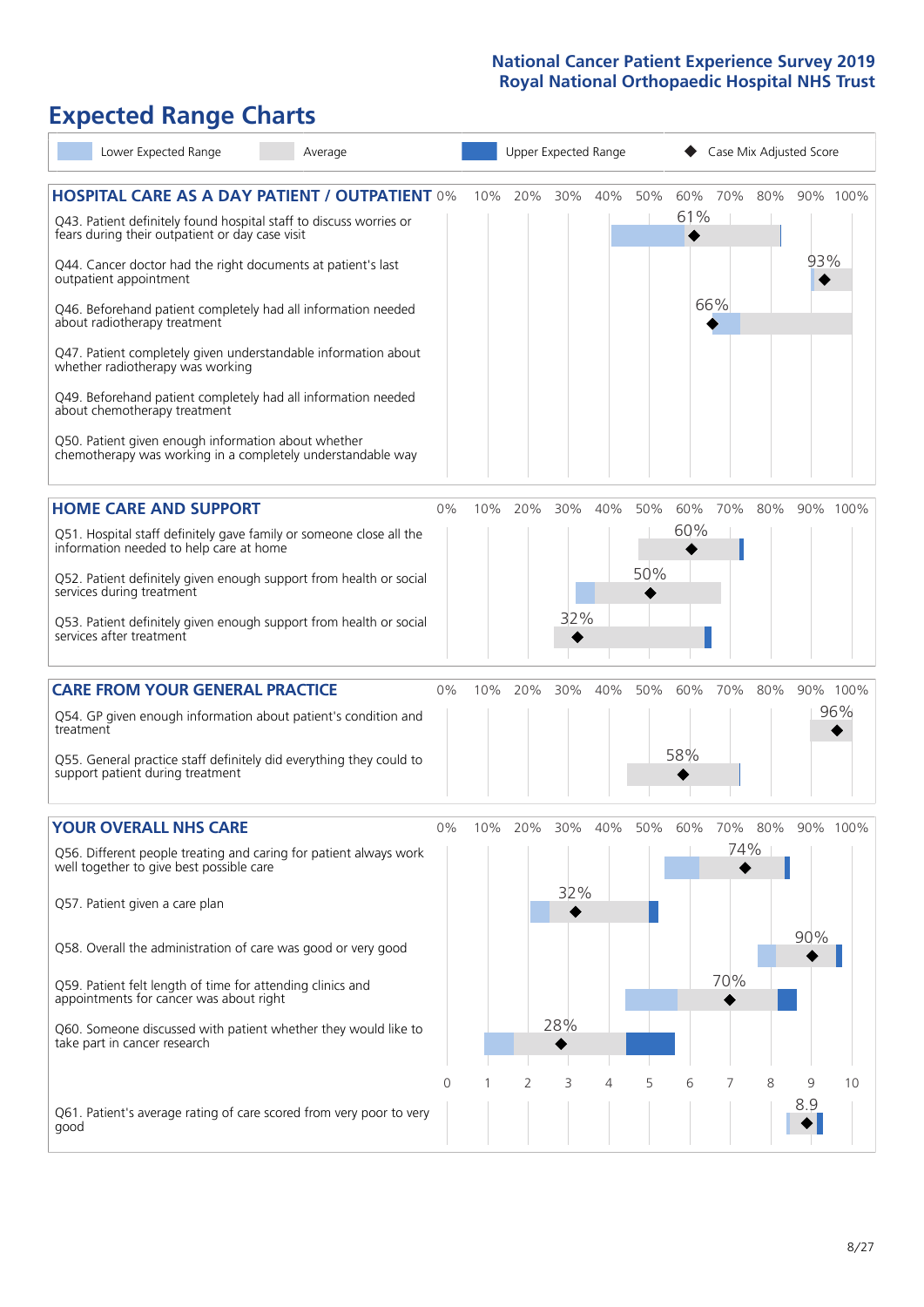# **Comparability Tables**

\* Indicates where a score has been suppressed because there are less than 21 responses.

\*\* No score available for 2018.

 $\triangle$  or  $\nabla$ 

Change 2018-2019: Indicates where 2019 score is significantly higher or lower than 2018 score Change Overall: Indicates significant change overall (2015, 2016, 2017, 2018 and 2019).

Adjusted Score below Lower Expected Range Adjusted Score between Upper and Lower Expected Ranges Adjusted Score above Upper Expected Range

|                                                                             |           |               | Unadjusted Scores |               |                          |                   |               | Case Mix Adjusted Scores |                                            |                   |
|-----------------------------------------------------------------------------|-----------|---------------|-------------------|---------------|--------------------------|-------------------|---------------|--------------------------|--------------------------------------------|-------------------|
|                                                                             | 2018<br>n | 2018<br>Score | 2019<br>n         | 2019<br>Score | Change <br>2018-<br>2019 | Change<br>Overall | 2019<br>Score | Lower<br>Range           | Upper<br><b>Expected Expected</b><br>Range | National<br>Score |
| <b>SEEING YOUR GP</b>                                                       |           |               |                   |               |                          |                   |               |                          |                                            |                   |
| Q1. Saw GP once or twice before being told they needed to go<br>to hospital | 58        | 69%           | 59                | 66%           |                          |                   | 76%           | 68%                      | 89%                                        | 79%               |
| Q2. Patient thought they were seen as soon as necessary                     | 67        | 67%           | 72                | 64%           |                          |                   | 80%           | 75%                      | 92%                                        | 84%               |
|                                                                             |           |               |                   |               |                          |                   |               |                          |                                            |                   |
| <b>DIAGNOSTIC TESTS</b>                                                     |           |               |                   |               |                          |                   |               |                          |                                            |                   |
| Q5. Received all the information needed about the test                      | $***$     | $* *$         | 67                | 87%           |                          |                   | 90%           | 90%                      | 100%                                       | 95%               |
|                                                                             |           |               |                   |               |                          |                   |               |                          |                                            |                   |

| Q6. The length of time waiting for the test to be done was<br>about right | 64 | 81% | 67 | 75% |  | 84% | 80% | 96% | 88% |
|---------------------------------------------------------------------------|----|-----|----|-----|--|-----|-----|-----|-----|
| Q7. Test results explained in completely understandable way               | 65 | 69% | 67 | 76% |  | 81% | 70% | 89% | 80% |

| <b>FINDING OUT WHAT WAS WRONG WITH YOU</b>                                                      |    |     |    |     |     |     |     |     |
|-------------------------------------------------------------------------------------------------|----|-----|----|-----|-----|-----|-----|-----|
| Q10. Patient told they could bring a family member or friend<br>when first told they had cancer | 61 | 72% | 68 | 75% | 80% | 66% | 88% | 77% |
| Q11. Patient felt they were told sensitively that they had cancer                               | 69 | 78% | 72 | 89% | 91% | 78% | 94% | 86% |
| Q12. Patient completely understood the explanation of what<br>was wrong                         | 69 | 59% | 73 | 73% | 81% | 63% | 83% | 73% |
| Q13. Patient given easy to understand written information<br>about the type of cancer they had  | 65 | 74% | 67 | 64% | 72% | 64% | 85% | 74% |

| <b>DECIDING THE BEST TREATMENT FOR YOU</b>                                                              |      |     |    |     |     |     |     |     |
|---------------------------------------------------------------------------------------------------------|------|-----|----|-----|-----|-----|-----|-----|
| Q14. Patient felt that treatment options were completely<br>explained                                   | 47   | 77% | 65 | 83% | 86% | 74% | 92% | 83% |
| Q15. Patient felt possible side effects were definitely explained<br>in an understandable way           | 63   | 70% | 69 | 74% | 75% | 62% | 83% | 73% |
| Q16. Patient definitely given practical advice and support in<br>dealing with side effects of treatment | 65   | 54% | 70 | 66% | 68% | 56% | 78% | 67% |
| Q17. Patient definitely told about side effects that could affect<br>them in the future                 | 62   | 45% | 70 | 59% | 62% | 45% | 68% | 57% |
| Q18. Patient definitely involved as much as they wanted in<br>decisions about care and treatment        | $**$ | **  | 74 | 77% | 80% | 72% | 90% | 81% |

| <b>CLINICAL NURSE SPECIALIST (CNS)</b>                                                    |    |     |    |     |     |     |     |     |
|-------------------------------------------------------------------------------------------|----|-----|----|-----|-----|-----|-----|-----|
| [Q19] Patient given the name of a CNS who would support them<br>through their treatment   | 69 | 90% |    | 87% | 89% | 85% | 99% | 92% |
| Q20. Patient found it very or quite easy to contact their CNS                             | 53 | 85% | 52 | 77% | 76% | 75% | 95% | 85% |
| Q21. Patient got understandable answers to important<br>questions all or most of the time |    | 81% | 50 | 92% | 92% | 78% | 97% | 87% |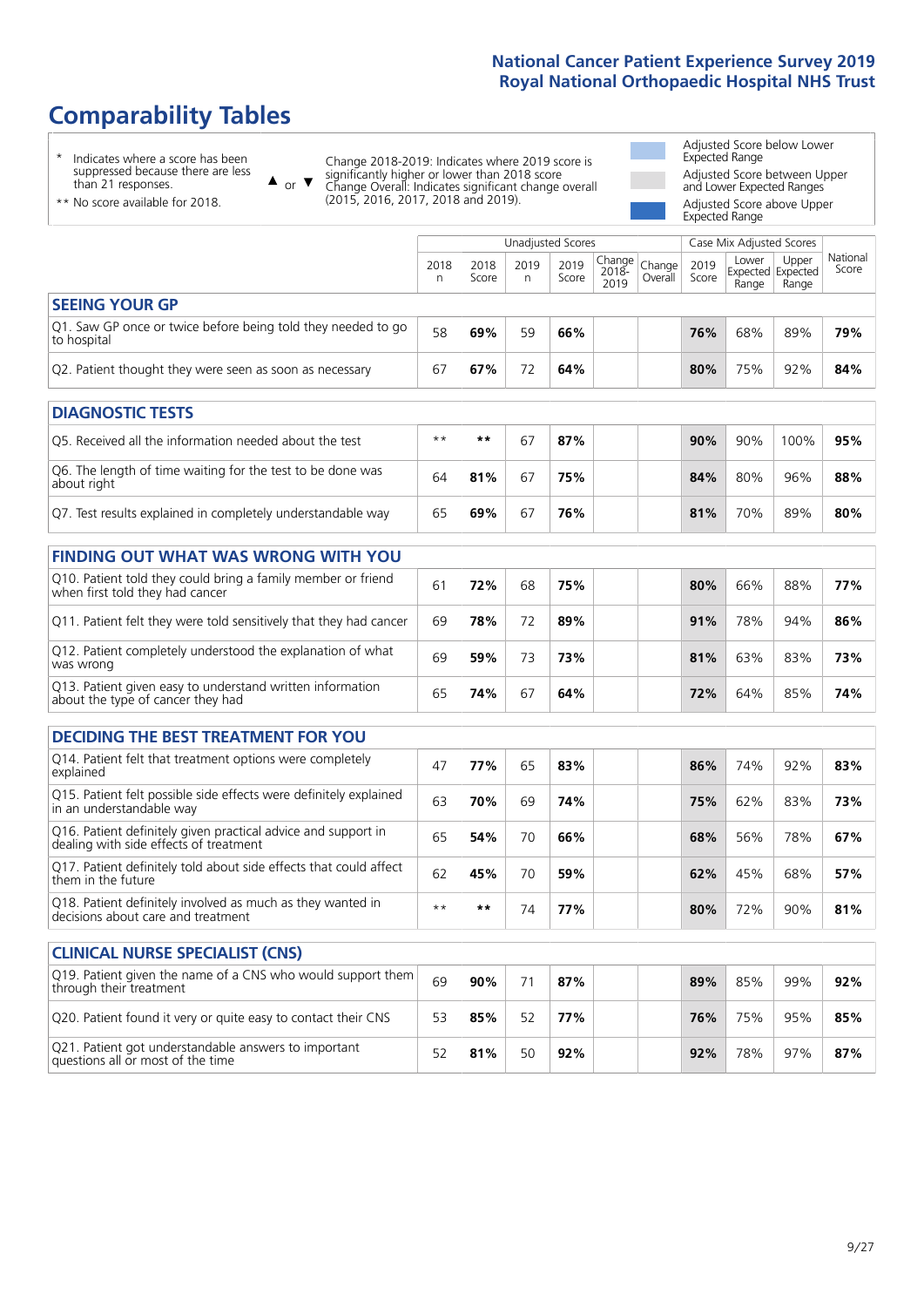# **Comparability Tables**

\* Indicates where a score has been suppressed because there are less than 21 responses.

\*\* No score available for 2018.

 $\triangle$  or  $\nabla$ 

Change 2018-2019: Indicates where 2019 score is significantly higher or lower than 2018 score Change Overall: Indicates significant change overall (2015, 2016, 2017, 2018 and 2019).

Adjusted Score below Lower Expected Range Adjusted Score between Upper and Lower Expected Ranges Adjusted Score above Upper Expected Range

|                                                                                                                   |           |               | <b>Unadjusted Scores</b> |               |                         |                   |               | Case Mix Adjusted Scores |                                     |                   |
|-------------------------------------------------------------------------------------------------------------------|-----------|---------------|--------------------------|---------------|-------------------------|-------------------|---------------|--------------------------|-------------------------------------|-------------------|
|                                                                                                                   | 2018<br>n | 2018<br>Score | 2019<br>n                | 2019<br>Score | Change<br>2018-<br>2019 | Change<br>Overall | 2019<br>Score | Lower<br>Range           | Upper<br>Expected Expected<br>Range | National<br>Score |
| <b>SUPPORT FOR PEOPLE WITH CANCER</b>                                                                             |           |               |                          |               |                         |                   |               |                          |                                     |                   |
| Q22. Hospital staff gave information about support or self-help<br>groups for people with cancer                  | 54        | 78%           | 53                       | 85%           |                         |                   | 87%           | 79%                      | 97%                                 | 88%               |
| Q23. Hospital staff discussed or gave information about the<br>impact cancer could have on day to day activities  | 45        | 64%           | 56                       | 84%           |                         |                   | 86%           | 74%                      | 94%                                 | 84%               |
| Q24. Hospital staff gave information on getting financial help or<br>possible benefits                            | 43        | 63%           | 44                       | 73%           |                         |                   | 72%           | 48%                      | 77%                                 | 63%               |
| Q25. Hospital staff told patient they could get free prescriptions                                                | 34        | 85%           | 41                       | 73%           |                         |                   | 74%           | 70%                      | 94%                                 | 82%               |
| <b>OPERATIONS</b>                                                                                                 |           |               |                          |               |                         |                   |               |                          |                                     |                   |
| Q27. Beforehand, patient had all the information needed about<br>the operation                                    | 55        | 84%           | 54                       | 96%           |                         |                   | 97%           | 91%                      | 100%                                | 96%               |
| Q28. Afterwards, staff completely explained how operation had<br>gone in understandable way                       | 54        | 72%           | 55                       | 78%           |                         |                   | 79%           | 68%                      | 90%                                 | 79%               |
| <b>HOSPITAL CARE AS AN INPATIENT</b>                                                                              |           |               |                          |               |                         |                   |               |                          |                                     |                   |
| Q30. Hospital staff didn't talk in front of patient as if patient<br>wasn't there                                 | $* *$     | $***$         | 52                       | 85%           |                         |                   | 85%           | 74%                      | 94%                                 | 84%               |
| Q31. Patient had confidence and trust in all doctors treating<br>them                                             | $* *$     | **            | 52                       | 90%           |                         |                   | 92%           | 74%                      | 94%                                 | 84%               |
| Q32. Patient's family or someone close definitely felt able to talk<br>to a doctor                                | $* *$     | $***$         | 39                       | 56%           |                         |                   | 61%           | 58%                      | 86%                                 | 72%               |
| O33. Patient had confidence and trust in all the ward nurses<br>treating them                                     | $* *$     | **            | 52                       | 77%           |                         |                   | 80%           | 62%                      | 86%                                 | 74%               |
| Q34. Patient thought there were always or nearly always<br>enough nurses on duty to care for them                 | $* *$     | $***$         | 52                       | 79%           |                         |                   | 83%           | 50%                      | 78%                                 | 64%               |
| Q35. All hospital staff asked patient what name they prefer to<br>be called by                                    | $* *$     | **            | 51                       | 69%           |                         |                   | 67%           | 57%                      | 85%                                 | 71%               |
| Q36. Patient always given enough privacy when discussing<br>condition or treatment                                | $* *$     | $***$         | 52                       | 85%           |                         |                   | 86%           | 75%                      | 94%                                 | 85%               |
| Q37. Patient definitely found hospital staff to discuss worries or<br>fears during their inpatient visit          | $* *$     | **            | 40                       | 58%           |                         |                   | 59%           | 36%                      | 67%                                 | 52%               |
| Q38. Hospital staff definitely did everything they could to help<br>control pain                                  | $* *$     | $***$         | 51                       | 84%           |                         |                   | 86%           | 72%                      | 93%                                 | 83%               |
| Q39. Patient always felt they were treated with respect and<br>dignity while in hospital                          | $* *$     | **            | 52                       | 90%           |                         |                   | 91%           | 79%                      | 97%                                 | 88%               |
| Q40. Patient given clear written information about what should<br>or should not do after leaving hospital         | $* *$     | $***$         | 48                       | 92%           |                         |                   | 94%           | 76%                      | 96%                                 | 86%               |
| Q41. Hospital staff told patient who to contact if worried about<br>condition or treatment after leaving hospital | $**$      | **            | 48                       | 96%           |                         |                   | 96%           | 88%                      | 100%                                | 94%               |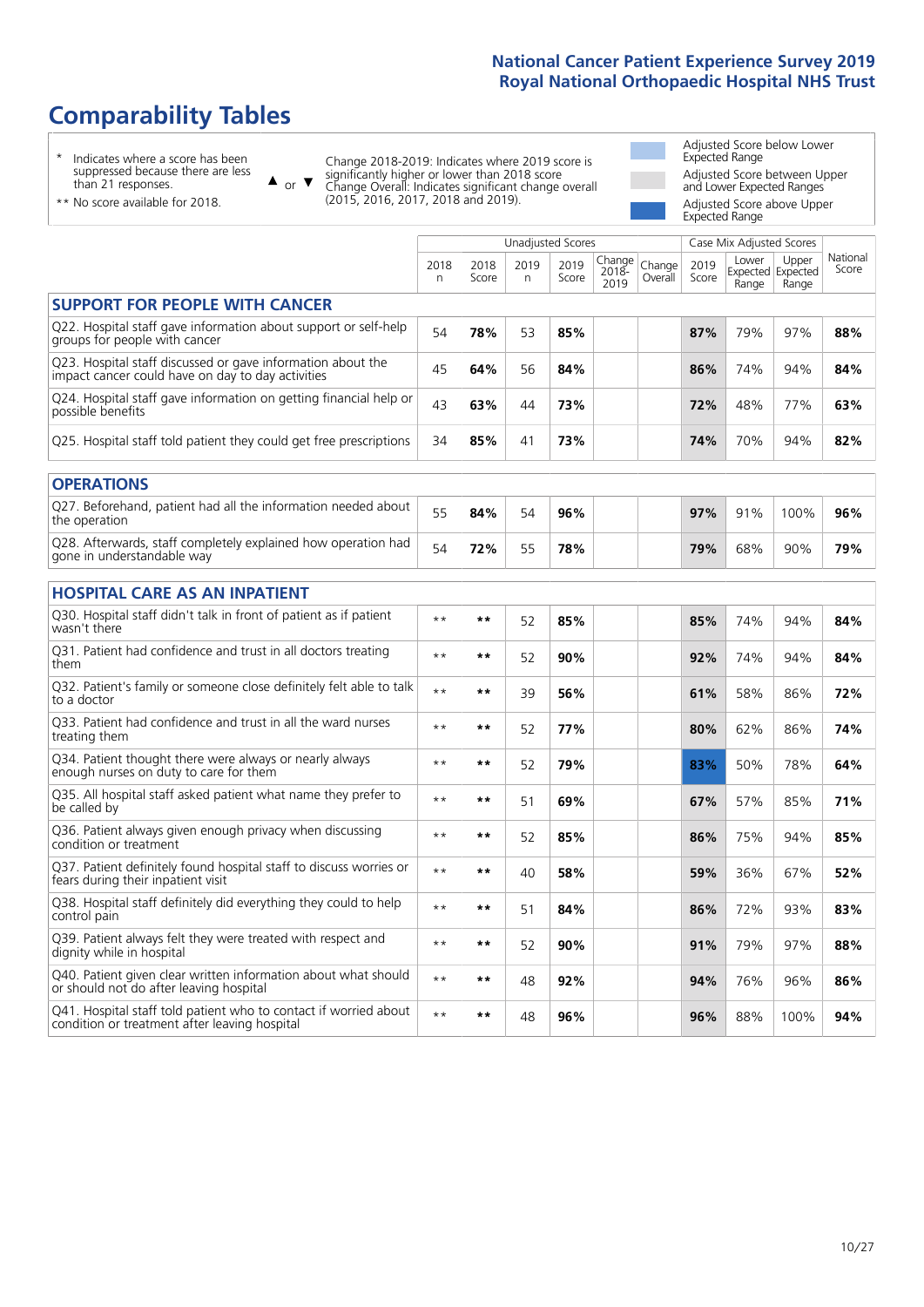Unadjusted Scores **Case Mix Adjusted Scores** 

# **Comparability Tables**

\* Indicates where a score has been suppressed because there are less than 21 responses.

or  $\blacktriangledown$  $\blacktriangle$ 

Change 2018-2019: Indicates where 2019 score is significantly higher or lower than 2018 score Change Overall: Indicates significant change overall (2015, 2016, 2017, 2018 and 2019).

Adjusted Score below Lower Expected Range Adjusted Score between Upper and Lower Expected Ranges Adjusted Score above Upper Expected Range

Upper

National

\*\* No score available for 2018.

|                                                                                                                       | 2018<br>n    | 2018<br>Score | 2019<br>n | 2019<br>Score | Change<br>2018-<br>2019 | Change<br>Overall | 2019<br>Score | Lower<br>Range | Upper<br>Expected Expected<br>Range | National<br>Score |
|-----------------------------------------------------------------------------------------------------------------------|--------------|---------------|-----------|---------------|-------------------------|-------------------|---------------|----------------|-------------------------------------|-------------------|
| <b>HOSPITAL CARE AS A DAY PATIENT / OUTPATIENT</b>                                                                    |              |               |           |               |                         |                   |               |                |                                     |                   |
| Q43. Patient definitely found hospital staff to discuss worries or<br>fears during their outpatient or day case visit | 43           | 49%           | 57        | 63%           |                         |                   | 61%           | 59%            | 82%                                 | 71%               |
| Q44. Cancer doctor had the right documents at patient's last<br>outpatient appointment                                | 54           | 96%           | 56        | 93%           |                         |                   | 93%           | 91%            | 100%                                | 96%               |
| Q46. Beforehand patient completely had all information needed<br>about radiotherapy treatment                         | 10           | $\star$       | 23        | 70%           |                         |                   | 66%           | 72%            | 100%                                | 86%               |
| Q47. Patient completely given understandable information<br>about whether radiotherapy was working                    | 9            | $\star$       | 20        | $\star$       |                         |                   | $\star$       |                |                                     | 60%               |
| Q49. Beforehand patient completely had all information needed<br>about chemotherapy treatment                         | 4            | $\star$       | 11        | $\star$       |                         |                   | $\star$       |                |                                     | 84%               |
| Q50. Patient given enough information about whether<br>chemotherapy was working in a completely understandable way    | 3            | $\star$       | 9         | $\star$       |                         |                   | $\star$       |                |                                     | 68%               |
| <b>HOME CARE AND SUPPORT</b>                                                                                          |              |               |           |               |                         |                   |               |                |                                     |                   |
| Q51. Hospital staff definitely gave family or someone close all<br>the information needed to help care at home        | 62           | 52%           | 59        | 61%           |                         |                   | 60%           | 47%            | 72%                                 | 60%               |
| Q52. Patient definitely given enough support from health or<br>social services during treatment                       | 49           | 45%           | 44        | 50%           |                         |                   | 50%           | 37%            | 68%                                 | 52%               |
| Q53. Patient definitely given enough support from health or<br>social services after treatment                        | 37           | 38%           | 28        | 39%           |                         |                   | 32%           | 26%            | 64%                                 | 45%               |
| <b>CARE FROM YOUR GENERAL PRACTICE</b>                                                                                |              |               |           |               |                         |                   |               |                |                                     |                   |
| Q54. GP given enough information about patient's condition<br>and treatment                                           | 58           | 95%           | 55        | 95%           |                         |                   | 96%           | 90%            | 100%                                | 95%               |
| Q55. General practice staff definitely did everything they could<br>to support patient during treatment               | 54           | 59%           | 49        | 57%           |                         |                   | 58%           | 45%            | 72%                                 | 58%               |
| <b>YOUR OVERALL NHS CARE</b>                                                                                          |              |               |           |               |                         |                   |               |                |                                     |                   |
| Q56. Different people treating and caring for patient always<br>work well together to give best possible care         | $\star\star$ | $***$         | 70        | 70%           |                         |                   | 74%           | 62%            | 83%                                 | 73%               |
| Q57. Patient given a care plan                                                                                        | 48           | 31%           | 60        | 32%           |                         |                   | 32%           | 25%            | 50%                                 | 38%               |
| Q58. Overall the administration of care was good or very good                                                         | 70           | 89%           | 74        | 89%           |                         |                   | 90%           | 81%            | 96%                                 | 89%               |
| Q59. Patient felt length of time for attending clinics and<br>appointments for cancer was about right                 | 68           | 65%           | 73        | 67%           |                         |                   | 70%           | 57%            | 82%                                 | 69%               |
| Q60. Someone discussed with patient whether they would like<br>to take part in cancer research                        | 66           | 68%           | 67        | 33%           | ▼                       |                   | 28%           | 16%            | 44%                                 | 30%               |
| Q61. Patient's average rating of care scored from very poor to<br>very good                                           | 69           | 8.5           | 71        | 8.8           |                         |                   | 8.9           | 8.5            | 9.1                                 | 8.8               |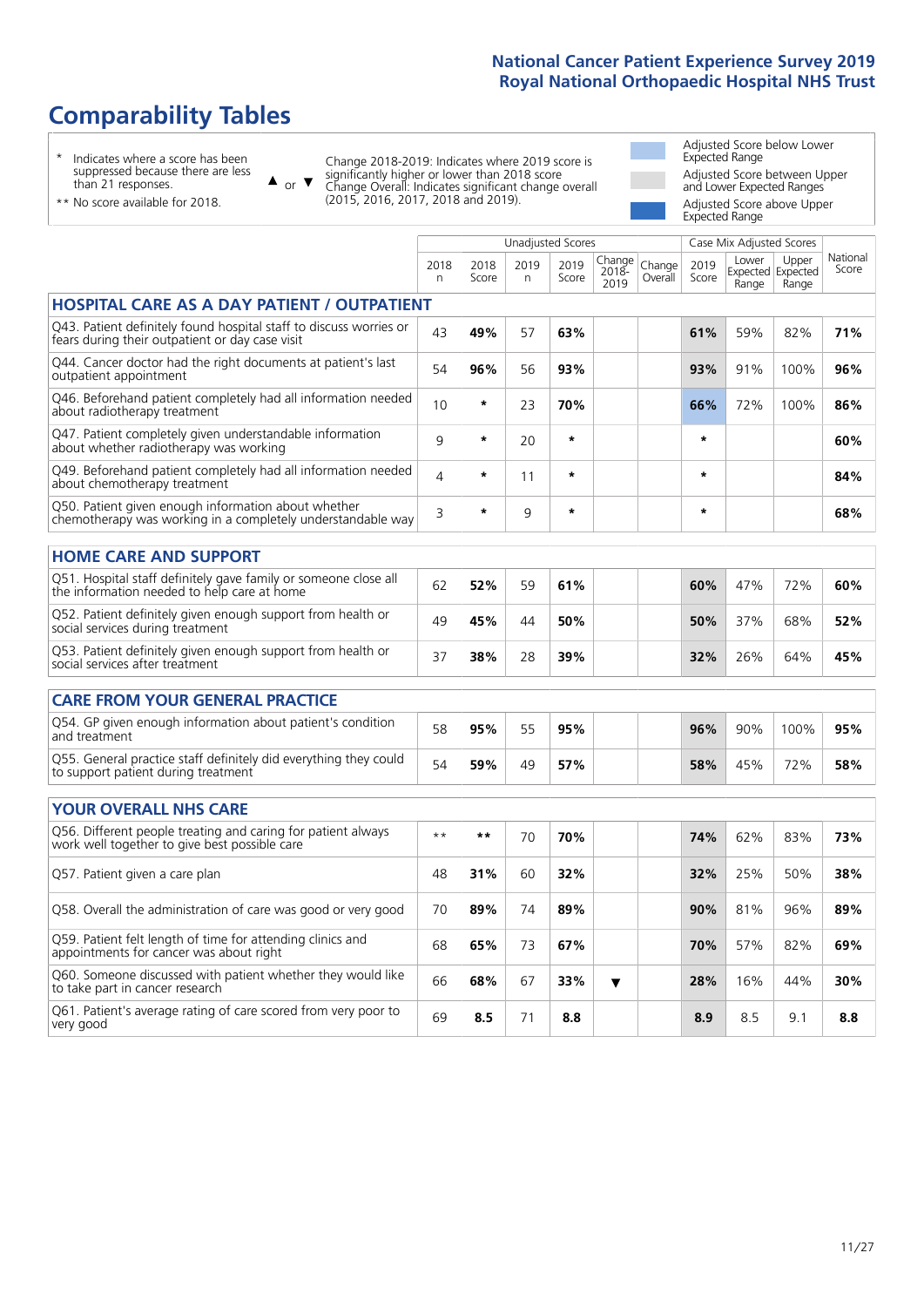# **Tumour Type Tables**

- \* Indicates where a score has been suppressed because there are less than 21 responses.
- n.a. Indicates that there were no respondents for that tumour group.

| <b>SEEING YOUR GP</b>                           |              |       |               |                   |                |                |                  |      | Tumour Group |         |      |                 |                                                     |         |                |
|-------------------------------------------------|--------------|-------|---------------|-------------------|----------------|----------------|------------------|------|--------------|---------|------|-----------------|-----------------------------------------------------|---------|----------------|
|                                                 |              | Brain | <b>Breast</b> | Colorectal<br>LGT | Gynaecological | Haematological | Head and<br>Neck | Dung | Prostate     | Sarcoma | Skin | Upper<br>Gastro | Jrological                                          | Other   | All<br>Cancers |
| Q1. Saw GP once or twice before being told they | <b>Trust</b> | n.a.  | n.a.          | n.a.              | n.a.           |                | n.a.             | n.a. | n.a.         | 72%     | n.a. | n.a.            | n.a.                                                | $\star$ | 66%            |
| needed to go to hospital                        | National     | 59%   |               |                   | $94\%$ 75% 77% |                |                  |      |              |         |      |                 | 67%   79%   71%   82%   71%   90%   74%   83%   74% |         | 79%            |
| Q2. Patient thought they were seen as soon as   | Trust        | n.a.  | n.a.          | n.a.              | n.a.           | $\ast$         | n.a.             | n.a. | n.a.         | 64%     | n.a. | n.a.            | n.a.                                                | $\star$ | 64%            |
| necessary                                       | National l   | 79%   |               |                   |                |                |                  |      |              |         |      |                 | 89% 83% 81% 82% 81% 84% 86% 69% 85% 79% 85% 79%     |         | 84%            |

### **DIAGNOSTIC TESTS** Tumour Group

|                                                   |                                                                  | Brain | Breast | Colorectal<br>LGT | Gynaecologica | Haematological | Head and<br>Neck | Lung | Prostate              | Sarcoma | Skin | Upper<br>Gastro | Jrological                                  | Other   | All<br>Cancers |
|---------------------------------------------------|------------------------------------------------------------------|-------|--------|-------------------|---------------|----------------|------------------|------|-----------------------|---------|------|-----------------|---------------------------------------------|---------|----------------|
| Q5. Received all the information needed about     | <b>Trust</b>                                                     | n.a.  | n.a.   | n.a.              | n.a.          |                | n.a.             | n.a. | n.a.                  | 88%     | n.a. | n.a.            | n.a.                                        | $\star$ | 87%            |
| the test                                          | National                                                         | 93%   | 95%    | 95%               | 93%           |                |                  |      | 95%   93%   95%   95% | 93%     | 96%  | 95%             | 95% 95%                                     |         | 95%            |
| Q6. The length of time waiting for the test to be | Trust                                                            | n.a.  | n.a.   | n.a.              | n.a.          | $\ast$         | n.a.             | n.a. | n.a.                  | 75%     | n.a. | n.a.            | n.a.                                        | $\star$ | 75%            |
| done was about right                              | National 84% 91%                                                 |       |        | 88%               |               |                |                  |      |                       |         |      |                 | 86% 89% 88% 87% 87% 81% 87% 84% 87% 86% 88% |         |                |
| Q7. Test results explained in completely          | <b>Trust</b>                                                     | n.a.  | n.a.   | n.a.              | n.a.          | $\star$        | n.a.             | n.a. | n.a.                  | 80%     | n.a. | n.a.            | n.a.                                        | $\star$ | 76%            |
| understandable way                                | National 71% 83% 82% 77% 77% 79% 80% 80% 78% 84% 75% 80% 76% 80% |       |        |                   |               |                |                  |      |                       |         |      |                 |                                             |         |                |

| <b>FINDING OUT WHAT WAS WRONG WITH YOU</b>        |              |       |               |                             |                |                |                        |      | <b>Tumour Group</b> |         |         |                 |                 |         |                |
|---------------------------------------------------|--------------|-------|---------------|-----------------------------|----------------|----------------|------------------------|------|---------------------|---------|---------|-----------------|-----------------|---------|----------------|
|                                                   |              | Brain | <b>Breast</b> | ╮<br>olorectal.<br>LGT<br>Ü | Gynaecological | Haematological | ad and<br>Neck<br>Head | Lung | Prostate            | Sarcoma | Skin    | Upper<br>Gastro | Jrological      | Other   | All<br>Cancers |
| Q10. Patient told they could bring a family       | Trust        | n.a.  | n.a.          | n.a.                        | n.a.           | $\ast$         | n.a.                   | n.a. | n.a.                | 76%     | n.a.    | n.a.            | n.a.            | $\star$ | 75%            |
| member or friend when first told they had cancer  | National     | 85%   | 82%           | 82%                         | 71%            | 71%            | 71%                    | 77%  | 79%                 | 73%     | 69%     | 76%             | 73%             | 75%     | 77%            |
| Q11. Patient felt they were told sensitively that | <b>Trust</b> | n.a.  | n.a.          | n.a.                        | n.a.           | $\ast$         | n.a.                   | n.a. | n.a.                | 93%     | n.a.    | n.a.            | n.a.            | $\star$ | 89%            |
| they had cancer                                   | National     | 79%   | 89% 87%       |                             | 82%            | 84% 87% 83%    |                        |      | 86% 84%             |         |         |                 | 89% 81% 84% 83% |         | 86%            |
| Q12. Patient completely understood the            | Trust        | n.a.  | n.a.          | n.a.                        | n.a.           | $^\star$       | n.a.                   | n.a. | n.a.                | 75%     | n.a.    | n.a.            | n.a.            | $\star$ | 73%            |
| explanation of what was wrong                     | National     | 66%   | 77%           | 79%                         | 73%            | 60%            | 78%                    | 76%  | 79%                 | 67%     | 80%     | 70%             | 77%             | 70%     | 73%            |
| Q13. Patient given easy to understand written     | Trust        | n.a.  | n.a.          | n.a.                        | n.a.           | $\ast$         | n.a.                   | n.a. | n.a.                | 62%     | n.a.    | n.a.            | n.a.            | $\star$ | 64%            |
| information about the type of cancer they had     | National     | 66%   | 78%           | 73%                         | 71%            |                |                        |      | 76% 69% 67% 83%     |         | 67% 84% |                 | 67%   74%       | 65%     | 74%            |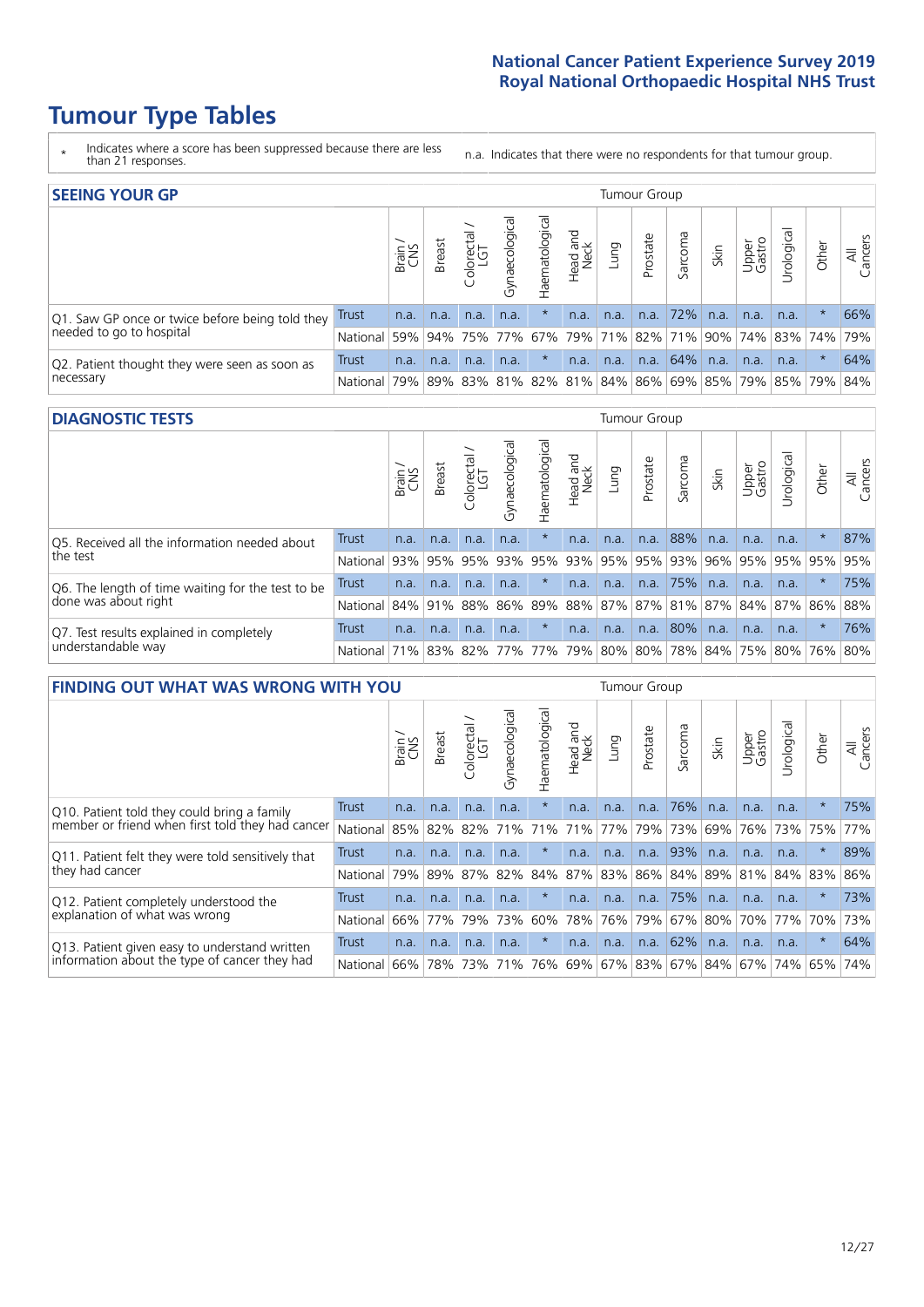# **Tumour Type Tables**

\* Indicates where a score has been suppressed because there are less than 21 responses.

n.a. Indicates that there were no respondents for that tumour group.

| <b>DECIDING THE BEST TREATMENT FOR YOU</b>         |          |       |               |                             |                |                |                         |      | Tumour Group |                                     |      |                 |            |         |                |
|----------------------------------------------------|----------|-------|---------------|-----------------------------|----------------|----------------|-------------------------|------|--------------|-------------------------------------|------|-----------------|------------|---------|----------------|
|                                                    |          | Brain | <b>Breast</b> | olorectal.<br>LGT<br>$\cup$ | Gynaecological | Haematological | ead and<br>Neck<br>Head | Lung | Prostate     | Sarcoma                             | Skin | Upper<br>Gastro | Jrological | Other   | All<br>Cancers |
| Q14. Patient felt that treatment options were      | Trust    | n.a.  | n.a.          | n.a.                        | n.a.           | $\star$        | n.a.                    | n.a. | n.a.         | 87%                                 | n.a. | n.a.            | n.a.       | $\star$ | 83%            |
| completely explained                               | National | 85%   | 85%           | 85%                         | 85%            | 82%            | 87%                     | 84%  |              | 83% 83% 89%                         |      | 81%             | 83%        | 79%     | 83%            |
| Q15. Patient felt possible side effects were       | Trust    | n.a.  | n.a.          | n.a.                        | n.a.           | $^\star$       | n.a.                    | n.a. | n.a.         | 71%                                 | n.a. | n.a.            | n.a.       | $\star$ | 74%            |
| definitely explained in an understandable way      | National | 69%   | 74%           | 76%                         | 75%            | 69%            | 73%                     | 74%  | 73%          | 73%                                 | 77%  | 72%             | 71%        | 70%     | 73%            |
| Q16. Patient definitely given practical advice and | Trust    | n.a.  | n.a.          | n.a.                        | n.a.           | $\star$        | n.a.                    | n.a. | n.a.         | 66%                                 | n.a. | n.a.            | n.a.       | $\star$ | 66%            |
| support in dealing with side effects of treatment  | National | 63%   | 70%           | 70%                         | 69%            | 65%            | 70%                     | 69%  | 65%          | 66%                                 | 71%  | 66%             | 63%        | 64%     | 67%            |
| Q17. Patient definitely told about side effects    | Trust    | n.a.  | n.a.          | n.a.                        | n.a.           | $\star$        | n.a.                    | n.a. | n.a.         | 62%                                 | n.a. | n.a.            | n.a.       | $\star$ | 59%            |
| that could affect them in the future               | National | 62%   | 57%           | 59%                         | 56%            | 51%            | 64%                     | 56%  | 66%          | 54%                                 | 66%  | 53%             | 56%        | 52%     | 57%            |
| Q18. Patient definitely involved as much as they   | Trust    | n.a.  | n.a.          | n.a.                        | n.a.           | $^\star$       | n.a.                    | n.a. | n.a.         | 75%                                 | n.a. | n.a.            | n.a.       | $\star$ | 77%            |
| wanted in decisions about care and treatment       | National | 79%   |               |                             |                |                |                         |      |              | 81% 83% 81% 80% 81% 81% 84% 81% 87% |      | 79%             | 79%        | 78%     | 81%            |

#### **CLINICAL NURSE SPECIALIST (CNS)** Tumour Group

|                                             |            | Brain | Breast      | olorectal<br>LGT<br>U | aecologica<br>$\tilde{\xi}$ | ᠊ᢛ<br>aematologic<br>T. | Head and<br>Neck | Frung | Prostate | Sarcoma | Skin | Upper<br>Gastro                         | σ<br>rologica | Other   | All<br>ancers<br>$\cup$ |
|---------------------------------------------|------------|-------|-------------|-----------------------|-----------------------------|-------------------------|------------------|-------|----------|---------|------|-----------------------------------------|---------------|---------|-------------------------|
| Q19. Patient given the name of a CNS who    | Trust      | n.a.  | n.a.        | n.a.                  | n.a.                        |                         | n.a.             | n.a.  | n.a.     | 89%     | n.a. | n.a.                                    | n.a.          |         | 87%                     |
| would support them through their treatment  | National   | 95%   |             | 95% 92%               | 95%                         |                         |                  |       |          |         |      | 92%   91%   94%   91%   91%   91%   93% | 85% 89%       |         | 92%                     |
| Q20. Patient found it very or quite easy to | Trust      | n.a.  | n.a.        | n.a.                  | n.a.                        | $\star$                 | n.a.             | n.a.  | n.a.     | 76%     | n.a. | n.a.                                    | n.a.          |         | 77%                     |
| contact their CNS                           | National   |       | 86% 84% 88% |                       | 85%                         | 87%                     |                  |       |          |         |      | 86% 86% 80% 86% 90% 85%                 |               | 83% 83% | 85%                     |
| Q21. Patient got understandable answers to  | Trust      | n.a.  | n.a.        | n.a.                  | n.a.                        | $\ast$                  | n.a.             | n.a.  | n.a.     | 93%     | n.a. | n.a.                                    | n.a.          | $\ast$  | 92%                     |
| important questions all or most of the time | National l |       | 82%   87%   | 89%                   | 86%                         |                         |                  |       |          |         |      | 89% 88% 86% 87% 87% 93% 86% 87% 86%     |               |         | 87%                     |

| <b>SUPPORT FOR PEOPLE WITH CANCER</b>                                                             |              |       |               |                            |                |                |                         |             | Tumour Group |         |             |                 |           |         |                |
|---------------------------------------------------------------------------------------------------|--------------|-------|---------------|----------------------------|----------------|----------------|-------------------------|-------------|--------------|---------|-------------|-----------------|-----------|---------|----------------|
|                                                                                                   |              | Brain | <b>Breast</b> | ╮<br>olorectal<br>LGT<br>Û | Gynaecological | Haematological | ead and<br>Neck<br>Head | <b>Lung</b> | Prostate     | Sarcoma | Skin        | Upper<br>Gastro | Urologica | Other   | All<br>Cancers |
| Q22. Hospital staff gave information about<br>support or self-help groups for people with         | <b>Trust</b> | n.a.  | n.a.          | n.a.                       | n.a.           | $\star$        | n.a.                    | n.a.        | n.a.         | 82%     | n.a.        | n.a.            | n.a.      | $\star$ | 85%            |
| cancer                                                                                            | National     | 92%   | 92%           | 88%                        | 87%            | 86%            | 88%                     | 87%         | 91%          | 86%     | 90%         | 88%             | 81%       | 83%     | 88%            |
| Q23. Hospital staff discussed or gave information<br>about the impact cancer could have on day to | Trust        | n.a.  | n.a.          | n.a.                       | n.a.           | $^\star$       | n.a.                    | n.a.        | n.a.         | 88%     | n.a.        | n.a.            | n.a.      | $\star$ | 84%            |
| day activities                                                                                    | National     | 84%∣  |               | 86% 85%                    | 82%            | 84%            | 84%                     | 83%         |              |         | 88% 81% 86% | 83%             | 78%       | 79%     | 84%            |
| Q24. Hospital staff gave information on getting                                                   | Trust        | n.a.  | n.a.          | n.a.                       | n.a.           | $\star$        | n.a.                    | n.a.        | n.a.         | 71%     | n.a.        | n.a.            | n.a.      | $\star$ | 73%            |
| financial help or possible benefits                                                               | National     | 78%   | 68%           | 61%                        | 66%            | 61%            | 67%                     | 72%         | 55%          | 64%     | 60%         | 64%             | 47%       | 59%     | 63%            |
| Q25. Hospital staff told patient they could get                                                   | Trust        | n.a.  | n.a.          | n.a.                       | n.a.           | $\star$        | n.a.                    | n.a.        | n.a.         | 77%     | n.a.        | n.a.            | n.a.      | $\star$ | 73%            |
| free prescriptions                                                                                | National     | 82%   |               | 81% 83%                    | 79%            | 87%            |                         |             | 84% 86% 80%  |         | 78% 71%     | 84%             | 73%       | 81%     | 82%            |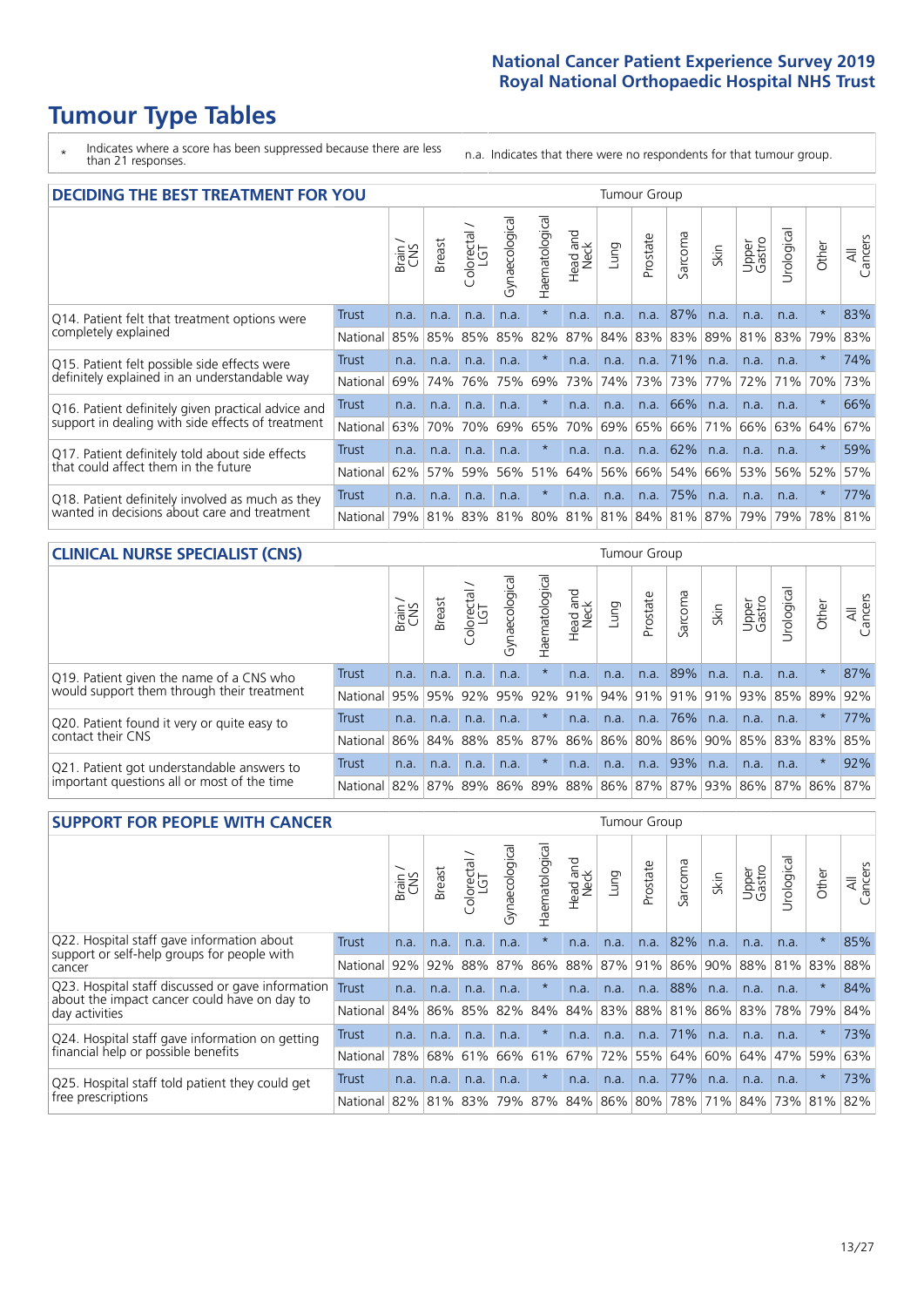# **Tumour Type Tables**

- \* Indicates where a score has been suppressed because there are less than 21 responses.
- n.a. Indicates that there were no respondents for that tumour group.

| <b>OPERATIONS</b>                                |              |       |               |            |                   |                |                             |             | Tumour Group |         |      |                     |                                  |             |                |
|--------------------------------------------------|--------------|-------|---------------|------------|-------------------|----------------|-----------------------------|-------------|--------------|---------|------|---------------------|----------------------------------|-------------|----------------|
|                                                  |              | Brain | <b>Breast</b> | Colorectal | ল<br>Gynaecologic | Haematological | Head and<br>Neck            | <b>Dung</b> | Prostate     | Sarcoma | Skin | Upper<br>Gastro     | $\overline{\sigma}$<br>Jrologica | Other       | All<br>Cancers |
| Q27. Beforehand, patient had all the information | <b>Trust</b> | n.a.  | n.a.          | n.a.       | n.a.              | n.a.           | n.a.                        | n.a.        | n.a.         |         | n.a. | n.a.                | n.a.                             |             | 96%            |
| needed about the operation                       | National     | 96%   |               | 97% 96%    |                   |                | 96% 94% 96% 95% 97% 95% 96% |             |              |         |      |                     |                                  | 96% 95% 95% | 96%            |
| Q28. Afterwards, staff completely explained how  | Trust        | n.a.  | n.a.          | n.a.       | n.a.              | n.a.           | n.a.                        | n.a.        | n.a.         |         | n.a. | n.a.                | n.a.                             | $\star$     | 78%            |
| operation had gone in understandable way         | National     | 76%   |               | 79% 83%    |                   |                | 79% 78% 79%                 |             |              |         |      | 79% 78% 80% 82% 79% |                                  | 76%   77%   | 79%            |

#### **HOSPITAL CARE AS AN INPATIENT** Tumour Group

|                                                                                                   |              | Brain | <b>Breast</b> | Colorectal /<br>LGT | Gynaecological | Haematological | Head and<br>Neck | Lung        | Prostate | Sarcoma | Skin | Upper<br>Gastro | Urological  | Other   | Cancers<br>$\overline{\overline{\mathbf{z}}}$ |
|---------------------------------------------------------------------------------------------------|--------------|-------|---------------|---------------------|----------------|----------------|------------------|-------------|----------|---------|------|-----------------|-------------|---------|-----------------------------------------------|
| Q30. Hospital staff didn't talk in front of patient                                               | Trust        | n.a.  | n.a.          | n.a.                | n.a.           | $\star$        | n.a.             | n.a.        | n.a.     | 84%     | n.a. | n.a.            | n.a.        | $\star$ | 85%                                           |
| as if patient wasn't there                                                                        | National     | 81%   | 86%           | 81%                 | 83%            | 84%            | 83%              | 81%         | 88%      | 86%     | 86%  | 81%             | 83%         | 82%     | 84%                                           |
| Q31. Patient had confidence and trust in all                                                      | <b>Trust</b> | n.a.  | n.a.          | n.a.                | n.a.           | $\star$        | n.a.             | n.a.        | n.a.     | 93%     | n.a. | n.a.            | n.a.        | $\star$ | 90%                                           |
| doctors treating them                                                                             | National     | 82%   | 83%           | 85%                 | 83%            | 82%            | 87%              | 83%         | 89%      | 86%     | 85%  | 81%             | 85%         | 80%     | 84%                                           |
| Q32. Patient's family or someone close definitely                                                 | <b>Trust</b> | n.a.  | n.a.          | n.a.                | n.a.           | $\star$        | n.a.             | n.a.        | n.a.     | 61%     | n.a. | n.a.            | n.a.        | $\star$ | 56%                                           |
| felt able to talk to a doctor                                                                     | National     | 67%   | 72%           | 73%                 | 72%            | 74%            | 75%              | 74%         | 72%      | 71%     | 74%  | 73%             | 71%         | 69%     | 72%                                           |
| Q33. Patient had confidence and trust in all the                                                  | <b>Trust</b> | n.a.  | n.a.          | n.a.                | n.a.           | $\star$        | n.a.             | n.a.        | n.a.     | 73%     | n.a. | n.a.            | n.a.        | $\ast$  | 77%                                           |
| ward nurses treating them                                                                         | National     | 72%   | 73%           | 72%                 | 71%            | 77%            | 75%              | 77%         | 79%      | 74%     | 75%  | 73%             | 77%         | 69%     | 74%                                           |
| Q34. Patient thought there were always or nearly<br>always enough nurses on duty to care for them | <b>Trust</b> | n.a.  | n.a.          | n.a.                | n.a.           | $\star$        | n.a.             | n.a.        | n.a.     | 80%     | n.a. | n.a.            | n.a.        | $\star$ | 79%                                           |
|                                                                                                   | National     | 68%   | 64%           | 62%                 | 63%            | 63%            | 65%              | 68%         | 72%      | 65%     | 70%  | 65%             | 66%         | 60%     | 64%                                           |
| Q35. All hospital staff asked patient what name                                                   | <b>Trust</b> | n.a.  | n.a.          | n.a.                | n.a.           | $\star$        | n.a.             | n.a.        | n.a.     | 68%     | n.a. | n.a.            | n.a.        | $\star$ | 69%                                           |
| they prefer to be called by                                                                       | National     | 68%   | 62%           | 74%                 | 65%            | 72%            | 71%              | 76%         | 72%      | 74%     | 70%  | 78%             | 76%         | 69%     | 71%                                           |
| Q36. Patient always given enough privacy when                                                     | Trust        | n.a.  | n.a.          | n.a.                | n.a.           | $\star$        | n.a.             | n.a.        | n.a.     | 89%     | n.a. | n.a.            | n.a.        | $\ast$  | 85%                                           |
| discussing condition or treatment                                                                 | National     | 78%   | 84%           | 85%                 | 81%            | 86%            | 87%              | 84%         | 88%      | 84%     | 84%  | 84%             | 85%         | 82%     | 85%                                           |
| Q37. Patient definitely found hospital staff to                                                   | <b>Trust</b> | n.a.  | n.a.          | n.a.                | n.a.           | n.a.           | n.a.             | n.a.        | n.a.     | $\star$ | n.a. | n.a.            | n.a.        | $\star$ | 58%                                           |
| discuss worries or fears during their inpatient visit                                             | National     | 45%   | 51%           | 55%                 | 51%            | 56%            | 52%              | 49%         | 53%      | 54%     | 51%  | 53%             | 49%         | 46%     | 52%                                           |
| Q38. Hospital staff definitely did everything they                                                | <b>Trust</b> | n.a.  | n.a.          | n.a.                | n.a.           | $\star$        | n.a.             | n.a.        | n.a.     | 82%     | n.a. | n.a.            | n.a.        | $\star$ | 84%                                           |
| could to help control pain                                                                        | National     | 85%   | 83%           | 84%                 | 82%            | 82%            | 80%              | 84%         | 85%      | 83%     | 85%  | 82%             | 81%         | 82%     | 83%                                           |
| Q39. Patient always felt they were treated with                                                   | <b>Trust</b> | n.a.  | n.a.          | n.a.                | n.a.           | $\star$        | n.a.             | n.a.        | n.a.     | 91%     | n.a. | n.a.            | n.a.        | $\star$ | 90%                                           |
| respect and dignity while in hospital                                                             | National     | 85%   | 87%           | 87%                 | 85%            | 89%            | 87%              | 88%         | 91%      | 89%     | 89%  | 88%             | 90%         | 86%     | 88%                                           |
| Q40. Patient given clear written information<br>about what should or should not do after leaving  | Trust        | n.a.  | n.a.          | n.a.                | n.a.           | $\star$        | n.a.             | n.a.        | n.a.     | 90%     | n.a. | n.a.            | n.a.        | $\star$ | 92%                                           |
| hospital                                                                                          | National     | 80%   | 89%           | 86%                 | 86%            | 83%            | 87%              | 82%         | 91%      | 85%     | 90%  | 82%             | 87%         | 83%     | 86%                                           |
| Q41. Hospital staff told patient who to contact<br>if worried about condition or treatment after  | <b>Trust</b> | n.a.  | n.a.          | n.a.                | n.a.           | n.a.           | n.a.             | n.a.        | n.a.     | $\star$ | n.a. | n.a.            | n.a.        | $\star$ | 96%                                           |
| leaving hospital                                                                                  | National     | 94%   | 95%           |                     | 95% 93%        |                |                  | 96% 93% 92% |          | 96% 94% |      |                 | 95% 92% 92% | 93%     | 94%                                           |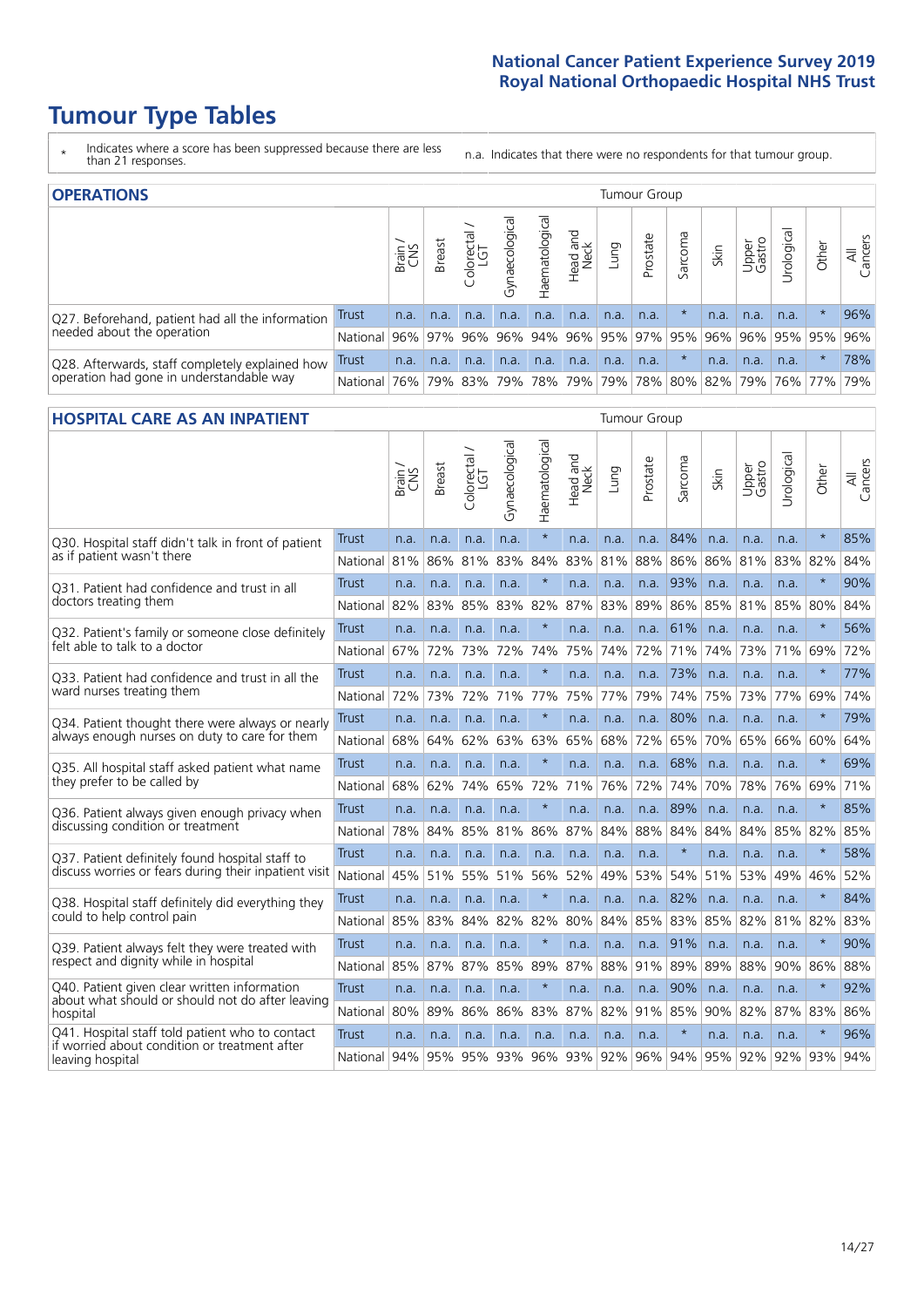# **Tumour Type Tables**

- \* Indicates where a score has been suppressed because there are less than 21 responses.
- n.a. Indicates that there were no respondents for that tumour group.

| <b>HOSPITAL CARE AS A DAY PATIENT / OUTPATIENT</b>                                     |              |       |               |                              |                |                |                         |         | <b>Tumour Group</b> |         |      |                 |            |         |                |
|----------------------------------------------------------------------------------------|--------------|-------|---------------|------------------------------|----------------|----------------|-------------------------|---------|---------------------|---------|------|-----------------|------------|---------|----------------|
|                                                                                        |              | Brain | <b>Breast</b> | olorectal /<br>LGT<br>$\cup$ | Gynaecological | Haematological | aad and<br>Neck<br>Head | Lung    | Prostate            | Sarcoma | Skin | Upper<br>Gastro | Urological | Other   | All<br>Cancers |
| Q43. Patient definitely found hospital staff to                                        | <b>Trust</b> | n.a.  | n.a.          | n.a.                         | n.a.           | $\star$        | n.a.                    | n.a.    | n.a.                | 66%     | n.a. | n.a.            | n.a.       | $\star$ | 63%            |
| discuss worries or fears during their outpatient or<br>day case visit                  | National     | 66%   | 68%           | 73%                          | 70%            | 73%            | 72%                     | 70%     | 74%                 | 72%     | 72%  | 71%             | 67%        | 68%     | 71%            |
| Q44. Cancer doctor had the right documents at<br>patient's last outpatient appointment | Trust        | n.a.  | n.a.          | n.a.                         | n.a.           |                | n.a.                    | n.a.    | n.a.                | 93%     | n.a. | n.a.            | n.a.       | $\ast$  | 93%            |
|                                                                                        | National     | 94%   | 96%           | 96%                          | 96%            | 97%            | 96%                     | 96%     | 96%                 | 96%     | 96%  | 94%             | 96%        | 95%     | 96%            |
| Q46. Beforehand patient completely had                                                 | Trust        | n.a.  | n.a.          | n.a.                         | n.a.           | $\star$        | n.a.                    | n.a.    | n.a.                | $\star$ | n.a. | n.a.            | n.a.       | $\star$ | 70%            |
| all information needed about radiotherapy<br>treatment                                 | National     | 91%   | 88%           | 83%                          | 88%            | 84%            | 86%                     | 86%     | 88%                 | 88%     | 84%  | 86%             | 83%        | 84%     | 86%            |
| Q47. Patient completely given understandable                                           | Trust        | n.a.  | n.a.          | n.a.                         | n.a.           | $\ast$         | n.a.                    | n.a.    | n.a.                | $\star$ | n.a. | n.a.            | n.a.       | $\star$ | $\star$        |
| information about whether radiotherapy was<br>working                                  | National     | 56%   | 60%           | 57%                          | 61%            | 62%            | 63%                     | 59%     | 60%                 | 67%     | 57%  | 52%             | 59%        | 59%     | 60%            |
| Q49. Beforehand patient completely had all                                             | Trust        | n.a.  | n.a.          | n.a.                         | n.a.           |                | n.a.                    | n.a.    | n.a.                | $\ast$  | n.a. | n.a.            | n.a.       | $\star$ | $\star$        |
| information needed about chemotherapy<br>treatment                                     | National     | 80%   | 82%           | 86%                          | 87%            | 85%            | 79%                     | 84%     | 86%                 | 86%     | 90%  | 84%             | 85%        | 85%     | 84%            |
| Q50. Patient given enough information about                                            | Trust        | n.a.  | n.a.          | n.a.                         | n.a.           | $\star$        | n.a.                    | n.a.    | n.a.                | $\ast$  | n.a. | n.a.            | n.a.       | $\star$ | $\star$        |
| whether chemotherapy was working in a<br>completely understandable way                 | National     | 54%   | 62%           | 64%                          | 68%            | 75%            |                         | 57% 67% | 66%                 | 71%     | 79%  | 61%             | 68%        | 69%     | 68%            |

### **HOME CARE AND SUPPORT** Tumour Group

|              | Brain | Breast | Colorectal<br>LGT          | त्त<br>Gynaecologic       | Haematological |      | Dung               | Prostate         | Sarcoma            | Skin |         | Urological                                                                   | Other      | All<br>Cancers                       |
|--------------|-------|--------|----------------------------|---------------------------|----------------|------|--------------------|------------------|--------------------|------|---------|------------------------------------------------------------------------------|------------|--------------------------------------|
| <b>Trust</b> | n.a.  | n.a.   | n.a.                       | n.a.                      | $\ast$         | n.a. | n.a.               | n.a.             | 57%                | n.a. | n.a.    | n.a.                                                                         | $\star$    | 61%                                  |
| National     |       |        |                            |                           |                |      |                    |                  |                    |      |         |                                                                              |            | 60%                                  |
| Trust        | n.a.  | n.a.   | n.a.                       | n.a.                      |                | n.a. | n.a.               | n.a.             | 48%                | n.a. | n.a.    | n.a.                                                                         | $\star$    | 50%                                  |
| National     |       |        | 60%                        |                           |                |      |                    |                  |                    |      |         |                                                                              |            | 52%                                  |
| Trust        | n.a.  | n.a.   | n.a.                       | n.a.                      | n.a.           | n.a. | n.a.               | n.a.             |                    | n.a. | n.a.    | n.a.                                                                         | $\star$    | 39%                                  |
|              |       |        |                            | 39%                       |                |      |                    | 46%              |                    |      |         |                                                                              |            | 45%                                  |
|              |       |        | 58%<br>42%<br>National 39% | 58% 63%<br>52%<br>41% 53% |                | 57%  | 45%   51%  <br>43% | Head and<br>Neck | 59% 50%<br>56% 40% |      | 48% 59% | Upper<br>Gastro<br>  62%   67%   59%   61%   62%   65%  <br> 48%   53%   57% | 60%<br>47% | 59% 55%<br>54% 48% 51%<br>44%<br>44% |

| <b>CARE FROM YOUR GENERAL PRACTICE</b>                                                        |              |        |               |                        |               |                   |                     |      | Tumour Group |         |      |                 |                                                                 |         |                |
|-----------------------------------------------------------------------------------------------|--------------|--------|---------------|------------------------|---------------|-------------------|---------------------|------|--------------|---------|------|-----------------|-----------------------------------------------------------------|---------|----------------|
|                                                                                               |              | Brain, | <b>Breast</b> | ー<br>Colorectal<br>LGT | Gynaecologica | σ<br>Haematologic | Head and<br>Neck    | Lung | Prostate     | Sarcoma | Skin | Upper<br>Gastro | ъ<br>Urologica                                                  | Other   | All<br>Cancers |
| Q54. GP given enough information about                                                        | Trust        | n.a.   | n.a.          | n.a.                   | n.a.          |                   | n.a.                | n.a. | n.a.         | 98%     | n.a. | n.a.            | n.a.                                                            | $\ast$  | 95%            |
| patient's condition and treatment                                                             | National 91% |        |               | 96% 95%                | 95%           | 96%               | 94% 94% 96% 94% 96% |      |              |         |      |                 | 93% 95% 94%                                                     |         | 95%            |
| Q55. General practice staff definitely did<br>everything they could to support patient during | Trust        | n.a.   | n.a.          | n.a.                   | n.a.          |                   | n.a.                | n.a. | n.a.         | 57%     | n.a. | n.a.            | n.a.                                                            | $\star$ | 57%            |
| treatment                                                                                     | National 55% |        |               | 58% 59%                |               |                   |                     |      |              |         |      |                 | 56%   56%   59%   56%   64%   56%   65%   59%   59%   55%   58% |         |                |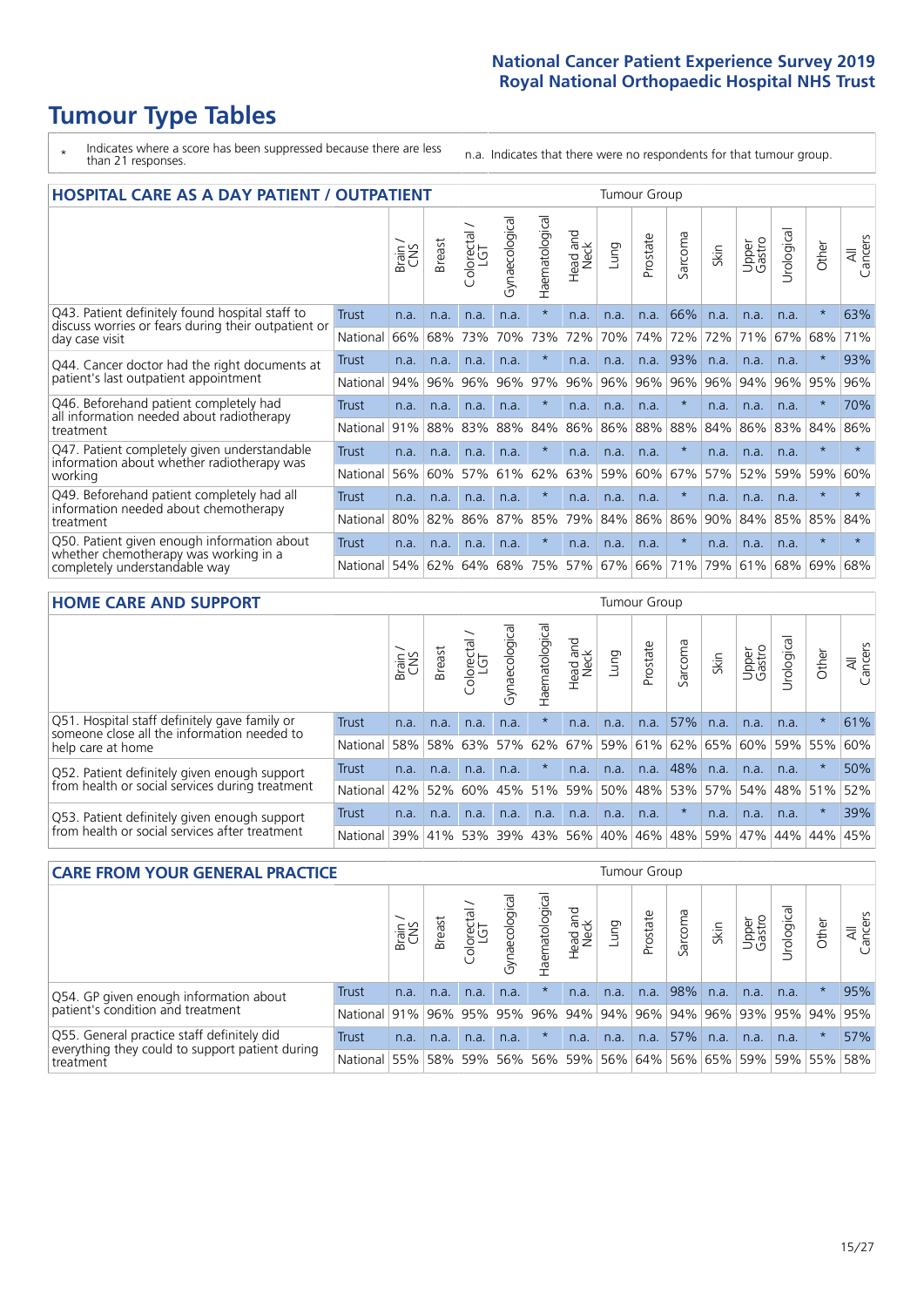# **Tumour Type Tables**

\* Indicates where a score has been suppressed because there are less than 21 responses.

n.a. Indicates that there were no respondents for that tumour group.

| <b>YOUR OVERALL NHS CARE</b>                                    |          |       |        |                                     |                |                | Tumour Group               |      |          |         |      |                 |            |         |                |  |
|-----------------------------------------------------------------|----------|-------|--------|-------------------------------------|----------------|----------------|----------------------------|------|----------|---------|------|-----------------|------------|---------|----------------|--|
|                                                                 |          | Brain | Breast | $\frac{\text{Colored}}{\text{LGT}}$ | Gynaecological | Haematological | and<br><b>Neck</b><br>Head | Lung | Prostate | Sarcoma | Skin | Upper<br>Gastro | Urological | Other   | All<br>Cancers |  |
| Q56. Different people treating and caring for                   | Trust    | n.a.  | n.a.   | n.a.                                | n.a.           | $\star$        | n.a.                       | n.a. | n.a.     | 73%     | n.a. | n.a.            | n.a.       | $\star$ | 70%            |  |
| patient always work well together to give best<br>possible care | National | 60%   | 73%    | 73%                                 | 69%            | 75%            | 73%                        | 73%  | 75%      | 70%     | 79%  | 69%             | 74%        | 68%     | 73%            |  |
|                                                                 | Trust    | n.a.  | n.a.   | n.a.                                | n.a.           |                | n.a.                       | n.a. | n.a.     | 33%     | n.a. | n.a.            | n.a.       | $\ast$  | 32%            |  |
| Q57. Patient given a care plan                                  | National | 36%   | 41%    | 40%                                 | 34%            | 36%            | 39%                        | 36%  | 40%      | 34%     | 44%  | 36%             | 33%        | 31%     | 38%            |  |
| Q58. Overall the administration of care was good                | Trust    | n.a.  | n.a.   | n.a.                                | n.a.           |                | n.a.                       | n.a. | n.a.     | 95%     | n.a. | n.a.            | n.a.       | $\star$ | 89%            |  |
| or very good                                                    | National | 85%   | 90%    | 88%                                 | 87%            | 91%            | 90%                        | 90%  | 88%      | 88%     | 90%  | 86%             | 85%        | 87%     | 89%            |  |
| Q59. Patient felt length of time for attending                  | Trust    | n.a.  | n.a.   | n.a.                                | n.a.           | $^\star$       | n.a.                       | n.a. | n.a.     | 71%     | n.a. | n.a.            | n.a.       | $\ast$  | 67%            |  |
| clinics and appointments for cancer was about<br>right          | National | 58%   | 68%    | 73%                                 | 66%            | 66%            | 71%                        | 71%  | 76%      | 68%     | 73%  | 66%             | 75%        | 64%     | 69%            |  |
| Q60. Someone discussed with patient whether                     | Trust    | n.a.  | n.a.   | n.a.                                | n.a.           | $\star$        | n.a.                       | n.a. | n.a.     | 31%     | n.a. | n.a.            | n.a.       | $\ast$  | 33%            |  |
| they would like to take part in cancer research                 | National | 42%   | 30%    | 32%                                 | 31%            | 33%            | 21%                        | 34%  | 31%      | 36%     | 20%  | 36%             | 21%        | 32%     | 30%            |  |
| Q61. Patient's average rating of care scored from               | Trust    | n.a.  | n.a.   | n.a.                                | n.a.           | $\star$        | n.a.                       | n.a. | n.a.     | 8.9     | n.a. | n.a.            | n.a.       | $\star$ | 8.8            |  |
| very poor to very good                                          | National | 8.6   | 8.9    | 8.8                                 | 8.7            | 8.9            | 8.8                        | 8.8  | 8.8      | 8.8     | 8.9  | 8.7             | 8.7        | 8.7     | 8.8            |  |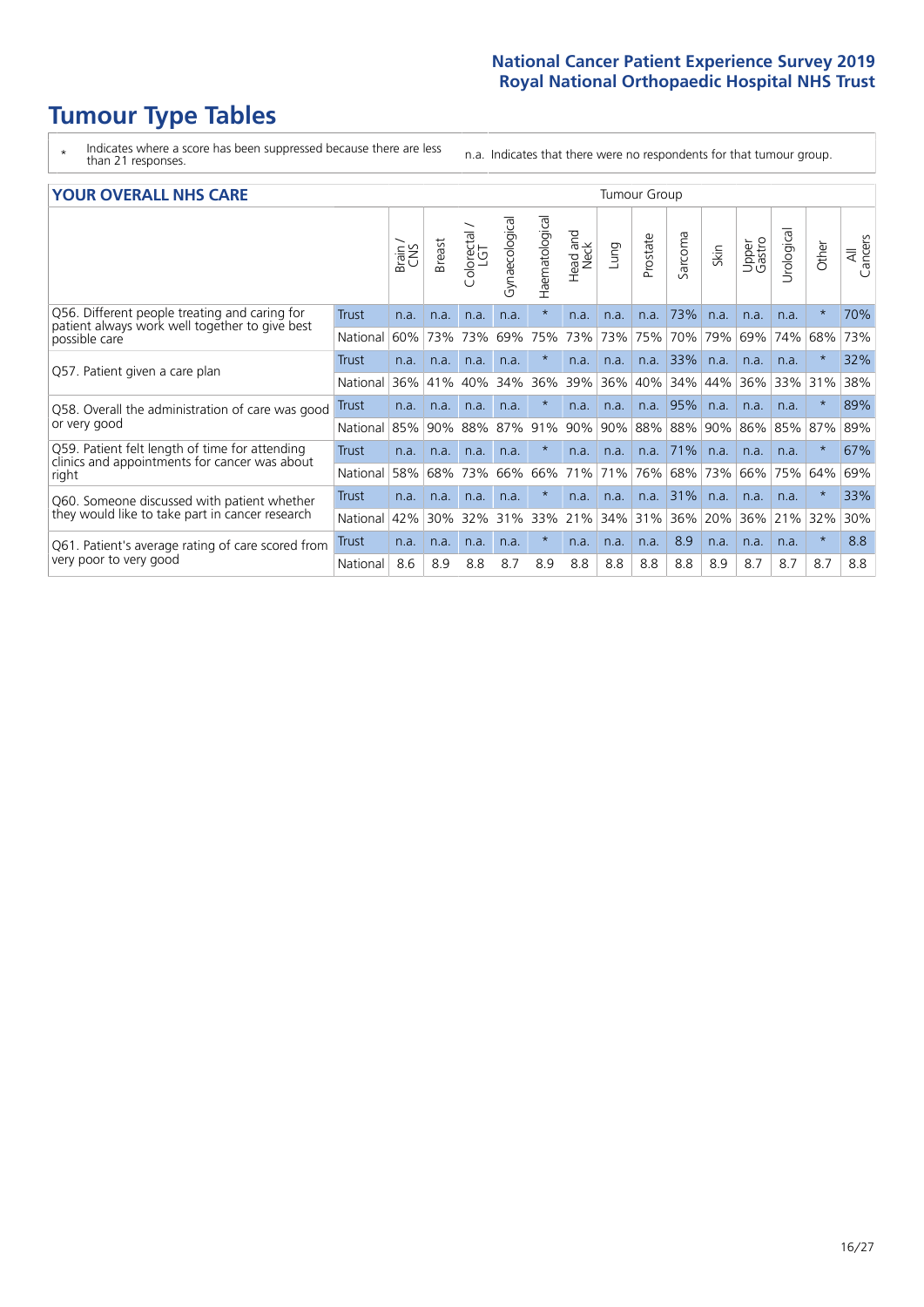### **Year on Year Charts**





### **DIAGNOSTIC TESTS**





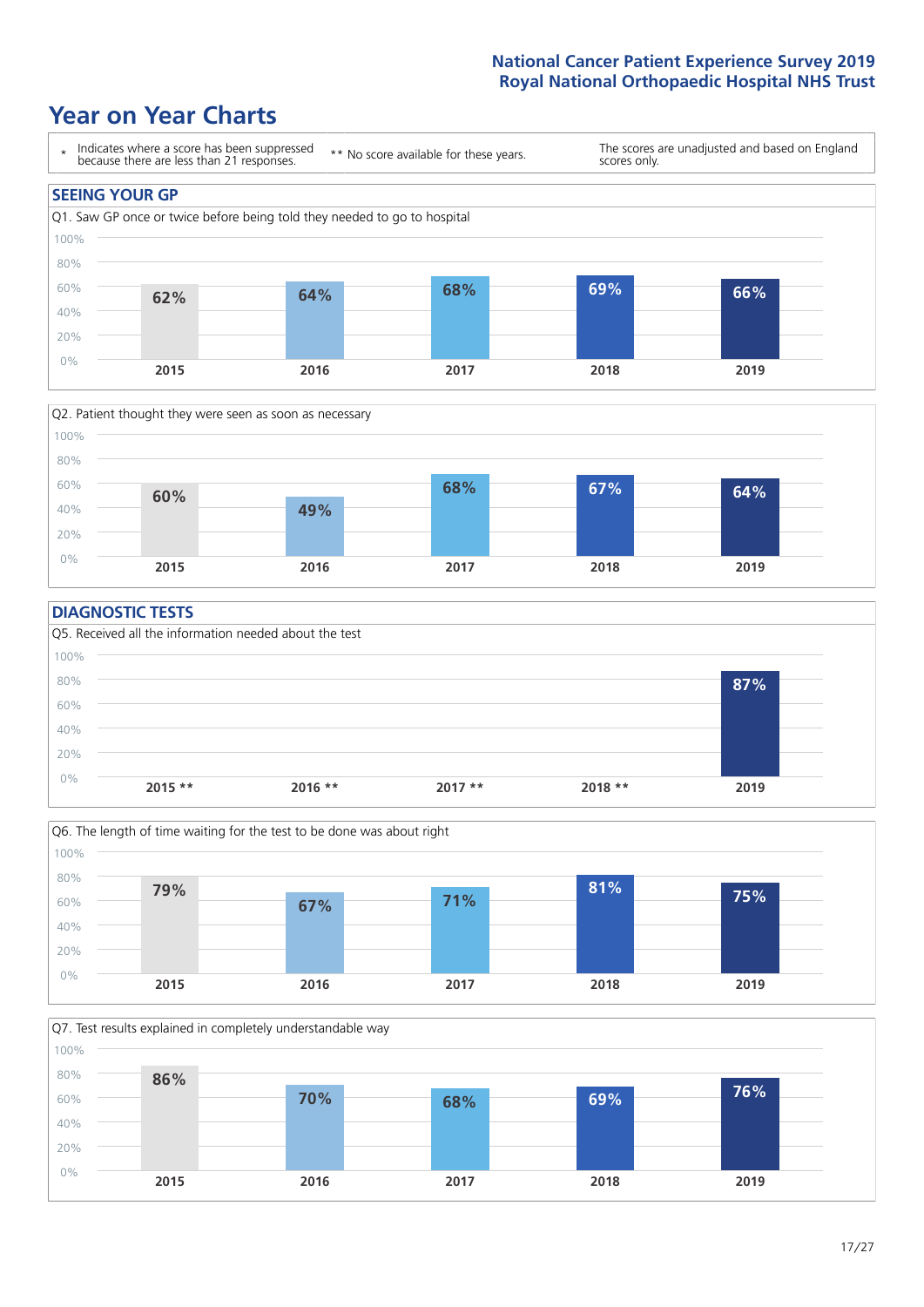







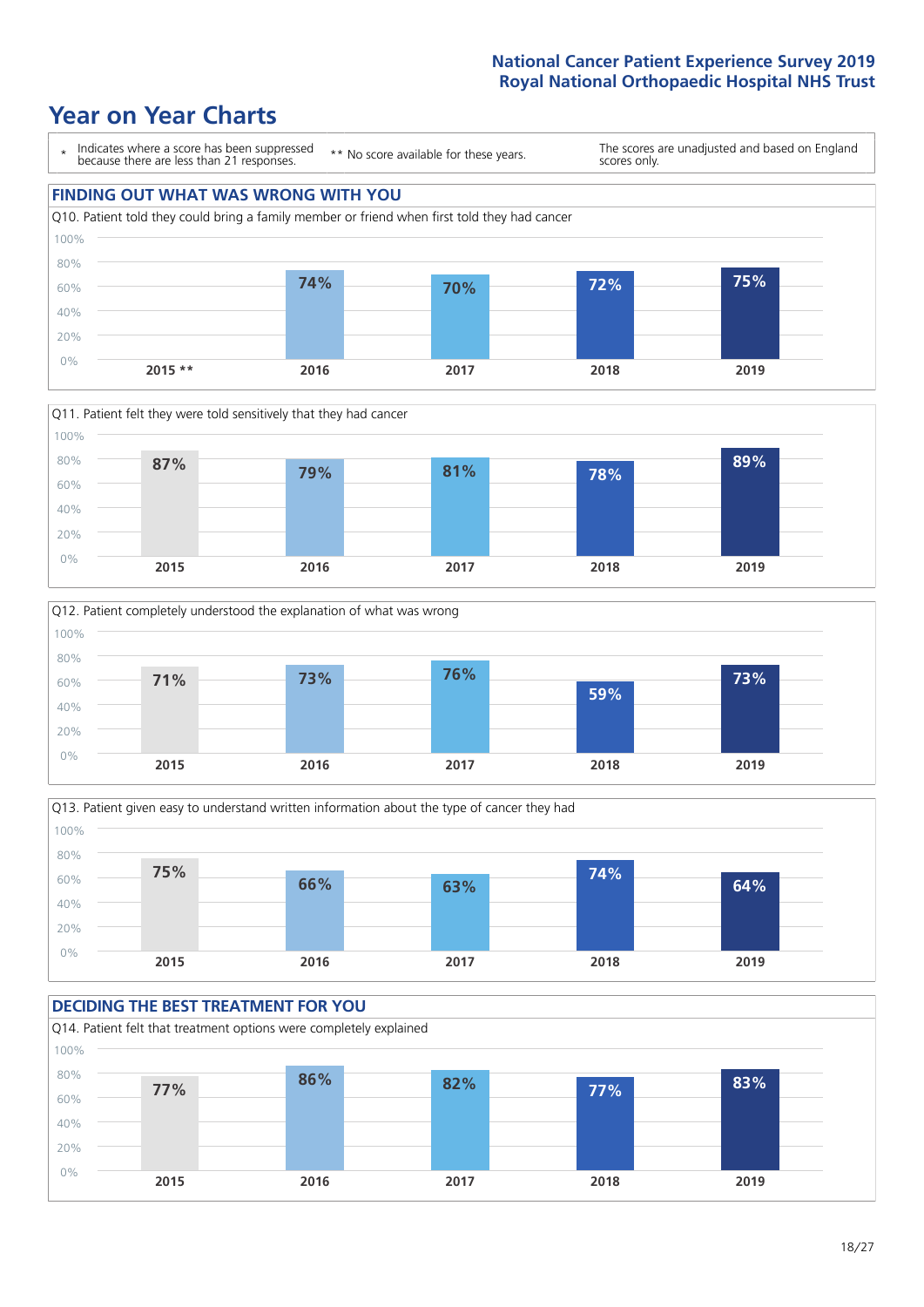





Q18. Patient definitely involved as much as they wanted in decisions about care and treatment  $0%$ 20% 40% 60% 80% 100% **2015 \*\* 2016 \*\* 2017 \*\* 2018 \*\* 2019 77%**

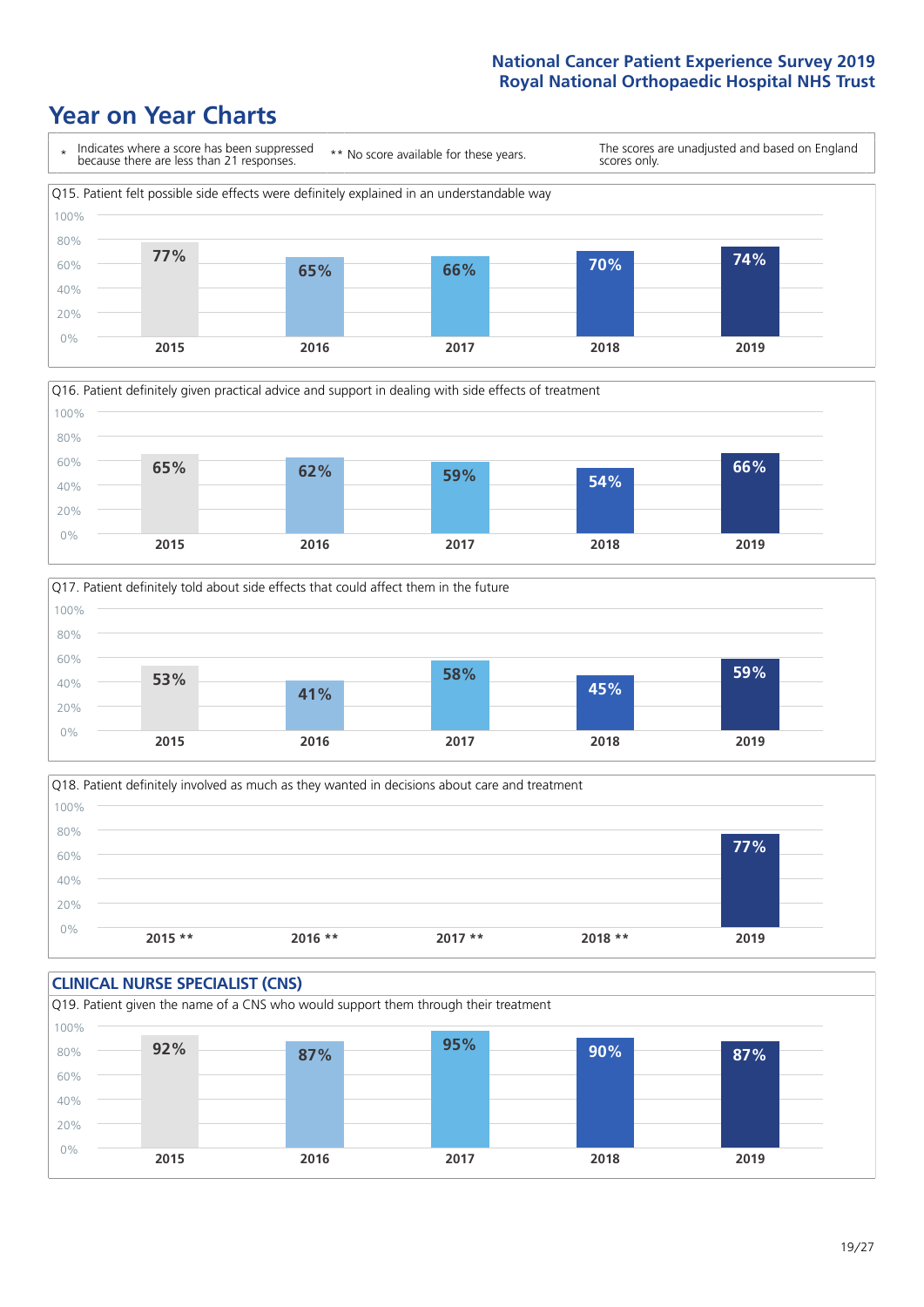









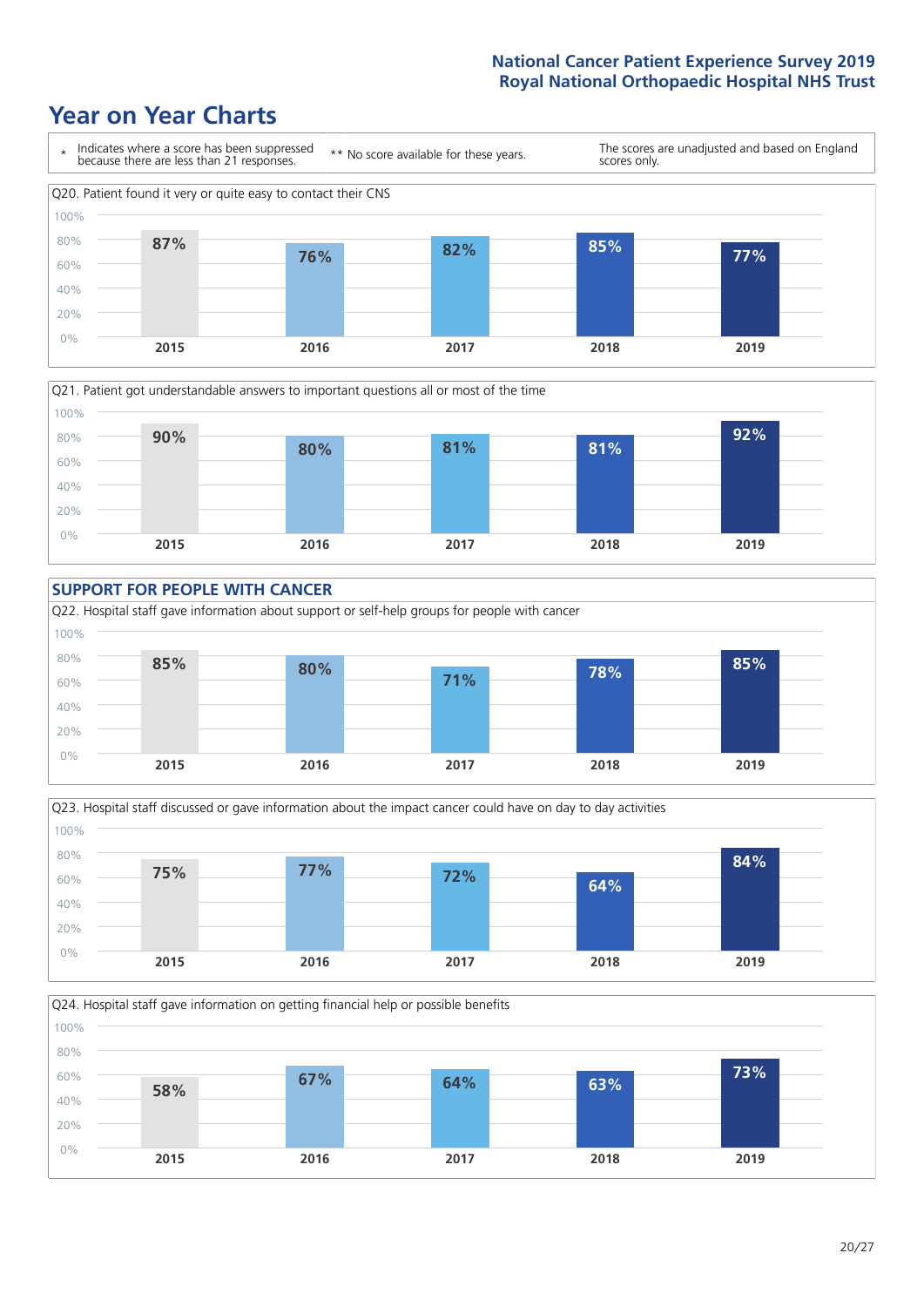### **Year on Year Charts**



#### **OPERATIONS**





### **HOSPITAL CARE AS AN INPATIENT** Q30. Hospital staff didn't talk in front of patient as if patient wasn't there 0% 20% 40% 60% 80% 100% **2015 \*\* 2016 \*\* 2017 \*\* 2018 \*\* 2019 85%**

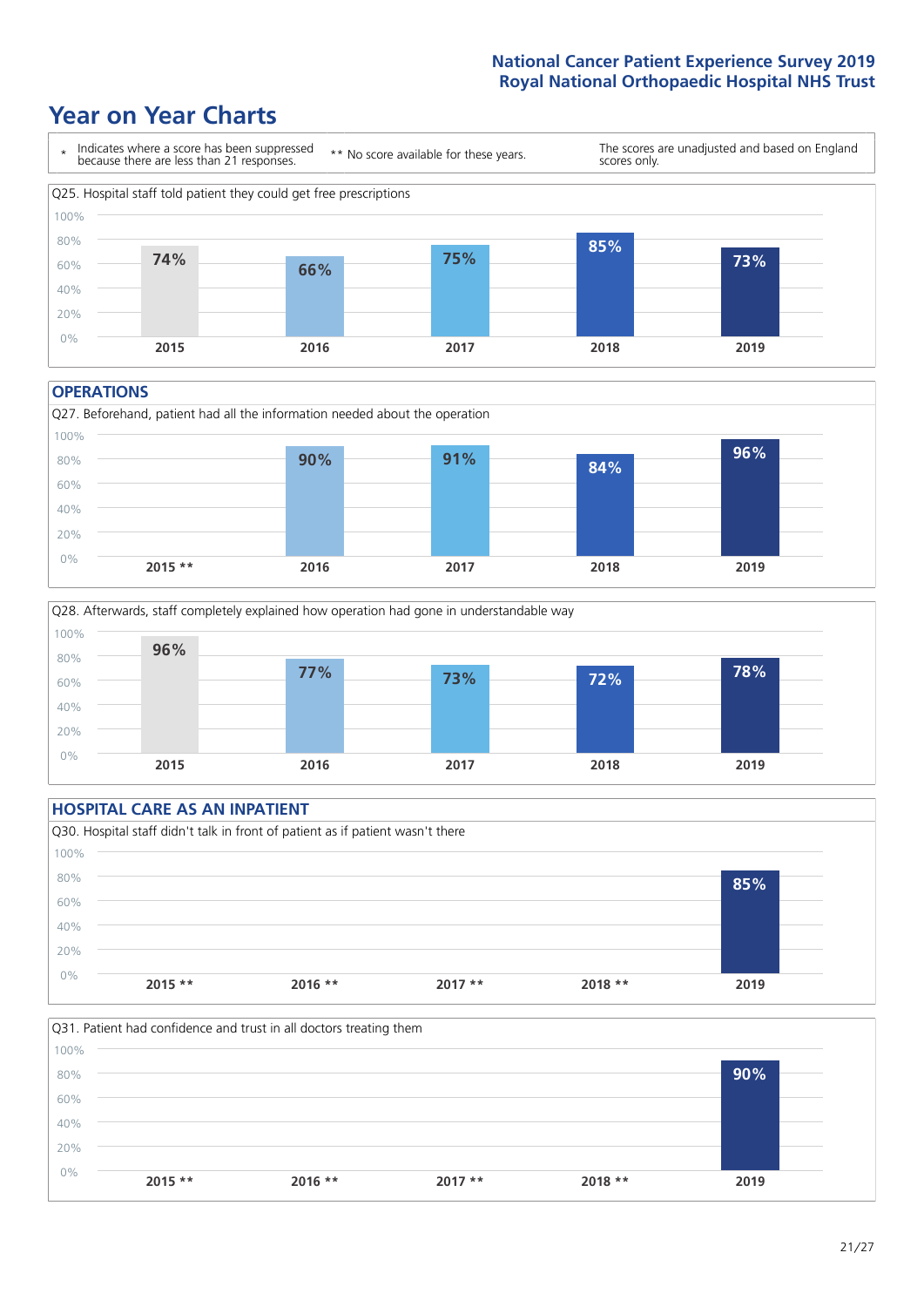







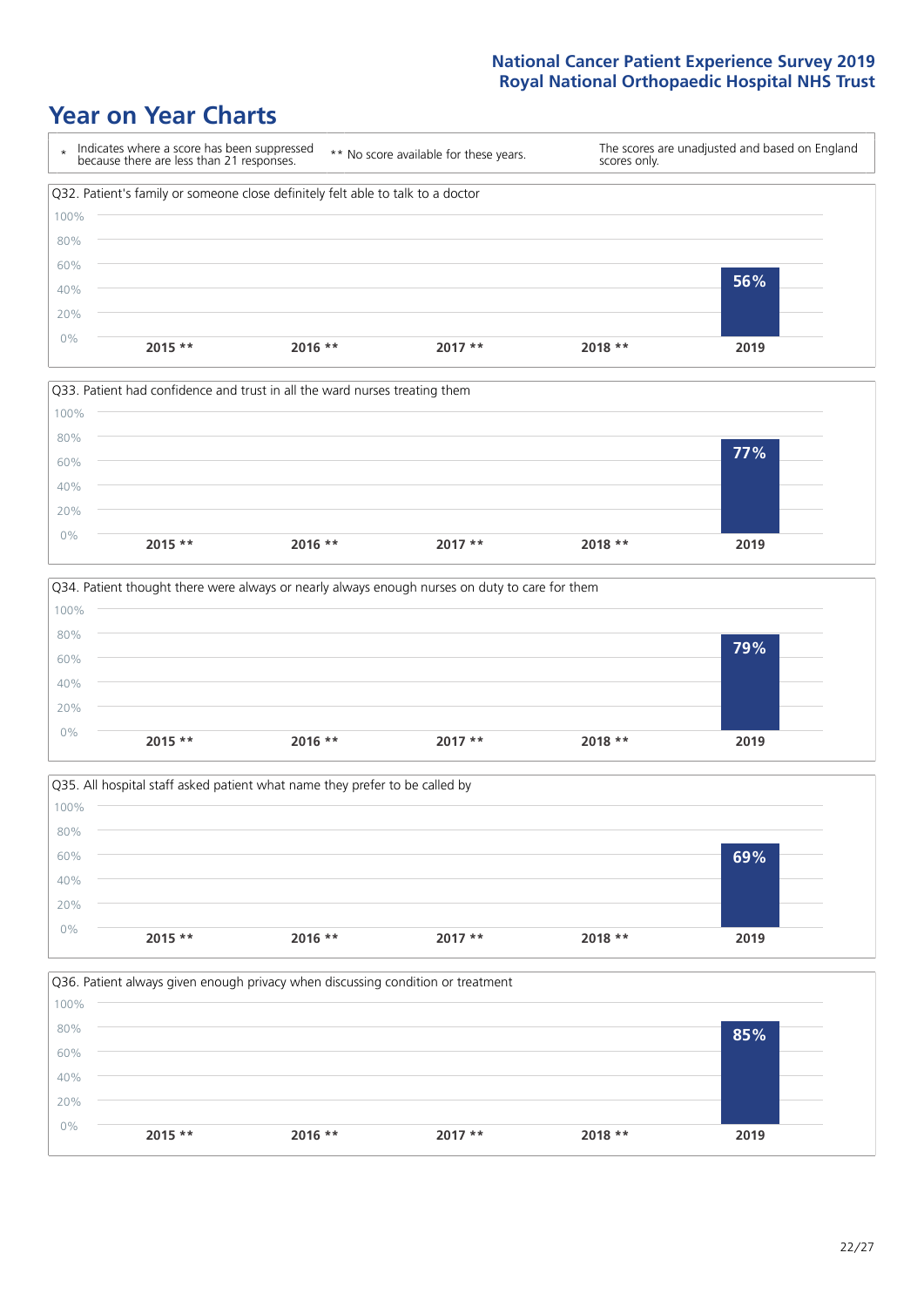







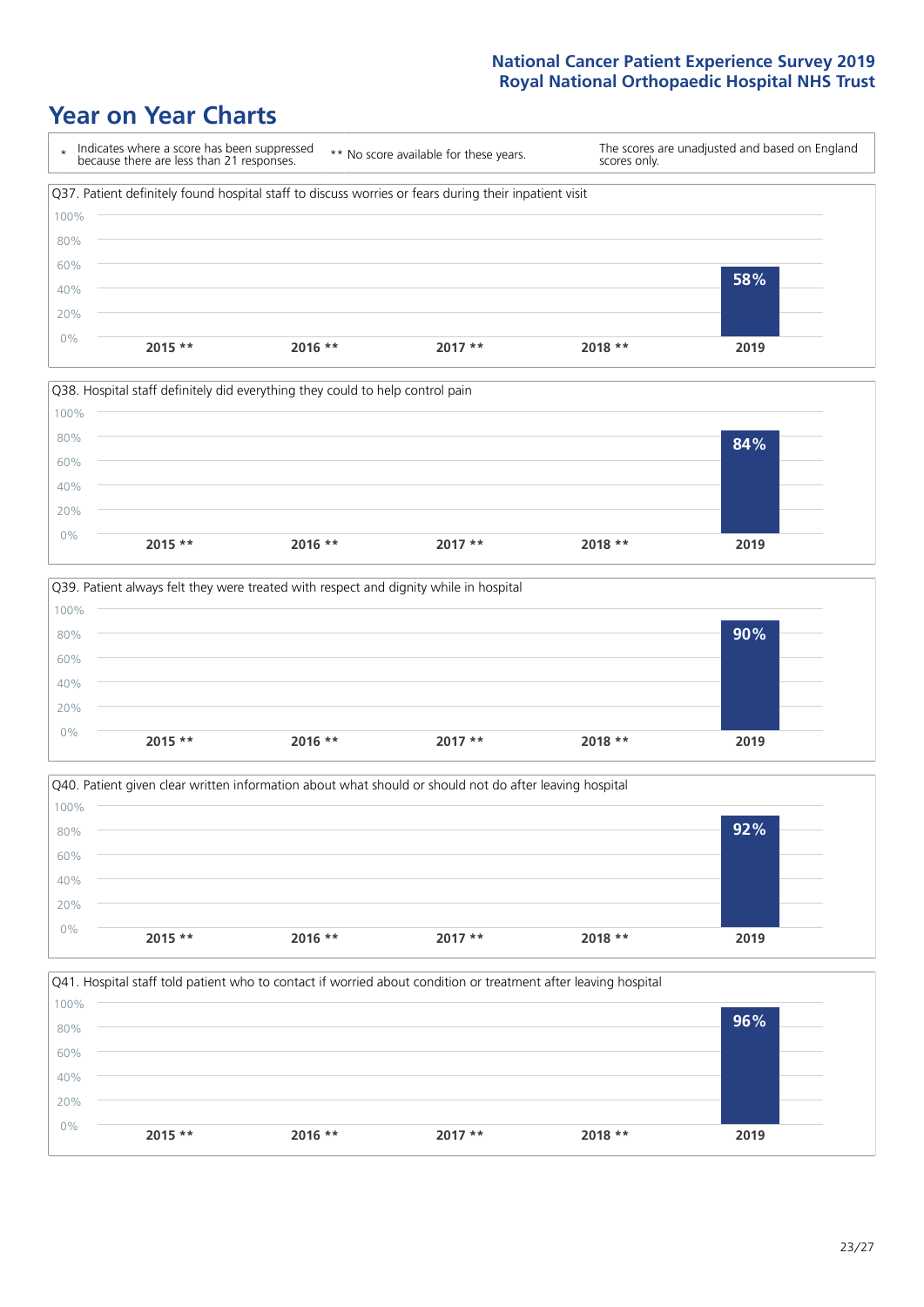### **Year on Year Charts**

\* Indicates where a score has been suppressed because there are less than 21 responses.

\*\* No score available for these years.

The scores are unadjusted and based on England scores only.

### **HOSPITAL CARE AS A DAY PATIENT / OUTPATIENT**







|       | Q47. Patient completely given understandable information about whether radiotherapy was working |          |          |          |          |
|-------|-------------------------------------------------------------------------------------------------|----------|----------|----------|----------|
| 100%  |                                                                                                 |          |          |          |          |
| 80%   |                                                                                                 |          |          |          |          |
| 60%   |                                                                                                 |          |          |          |          |
| 40%   |                                                                                                 |          |          |          |          |
| 20%   |                                                                                                 |          |          |          |          |
| $0\%$ | $2015 *$                                                                                        | $2016 *$ | $2017 *$ | $2018 *$ | $2019 *$ |

Q49. Beforehand patient completely had all information needed about chemotherapy treatment 0% 20% 40% 60% 80% 100% **2015 \* 2016 \* 2017 \* 2018 \* 2019 \***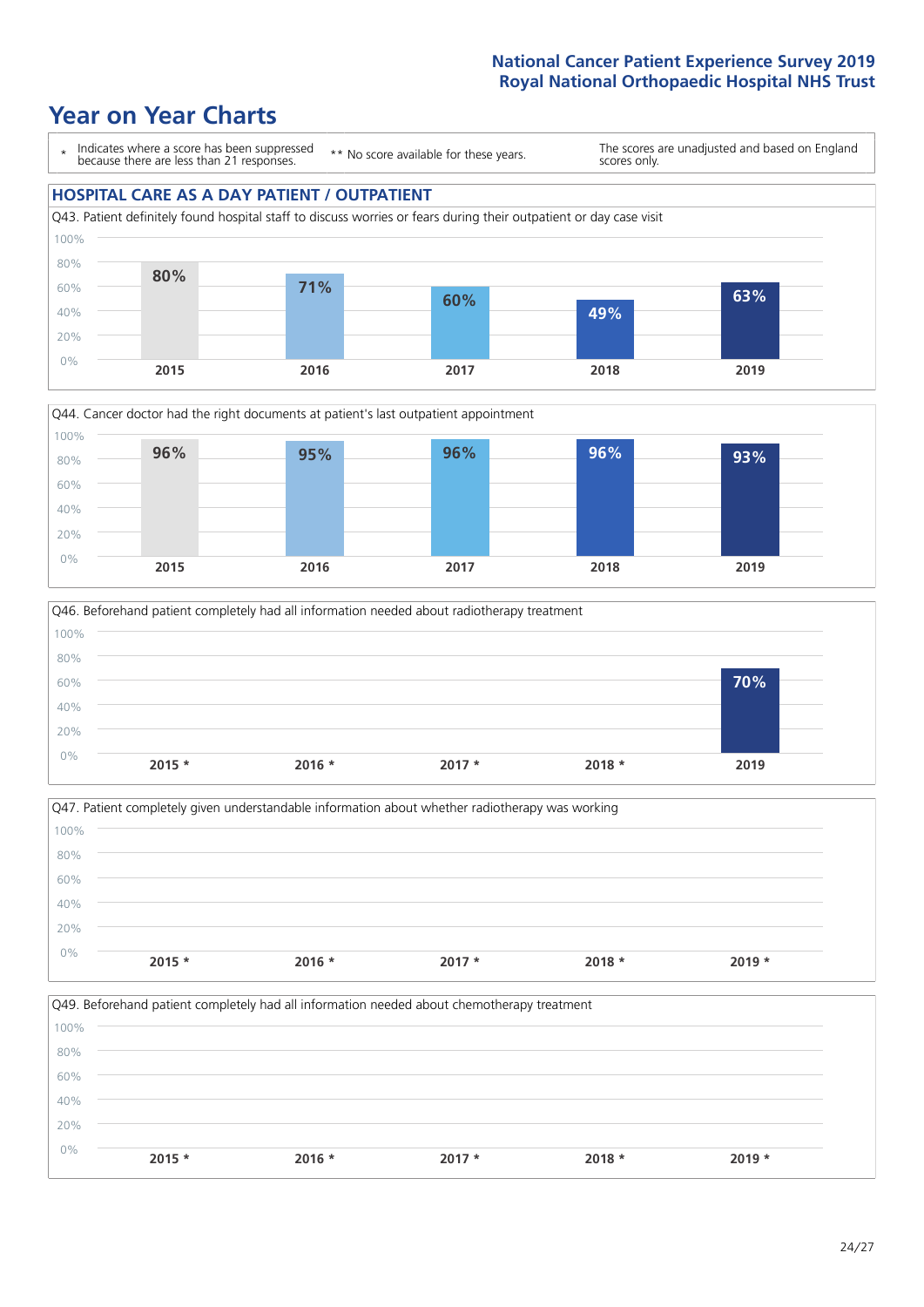### **Year on Year Charts**



#### **HOME CARE AND SUPPORT**







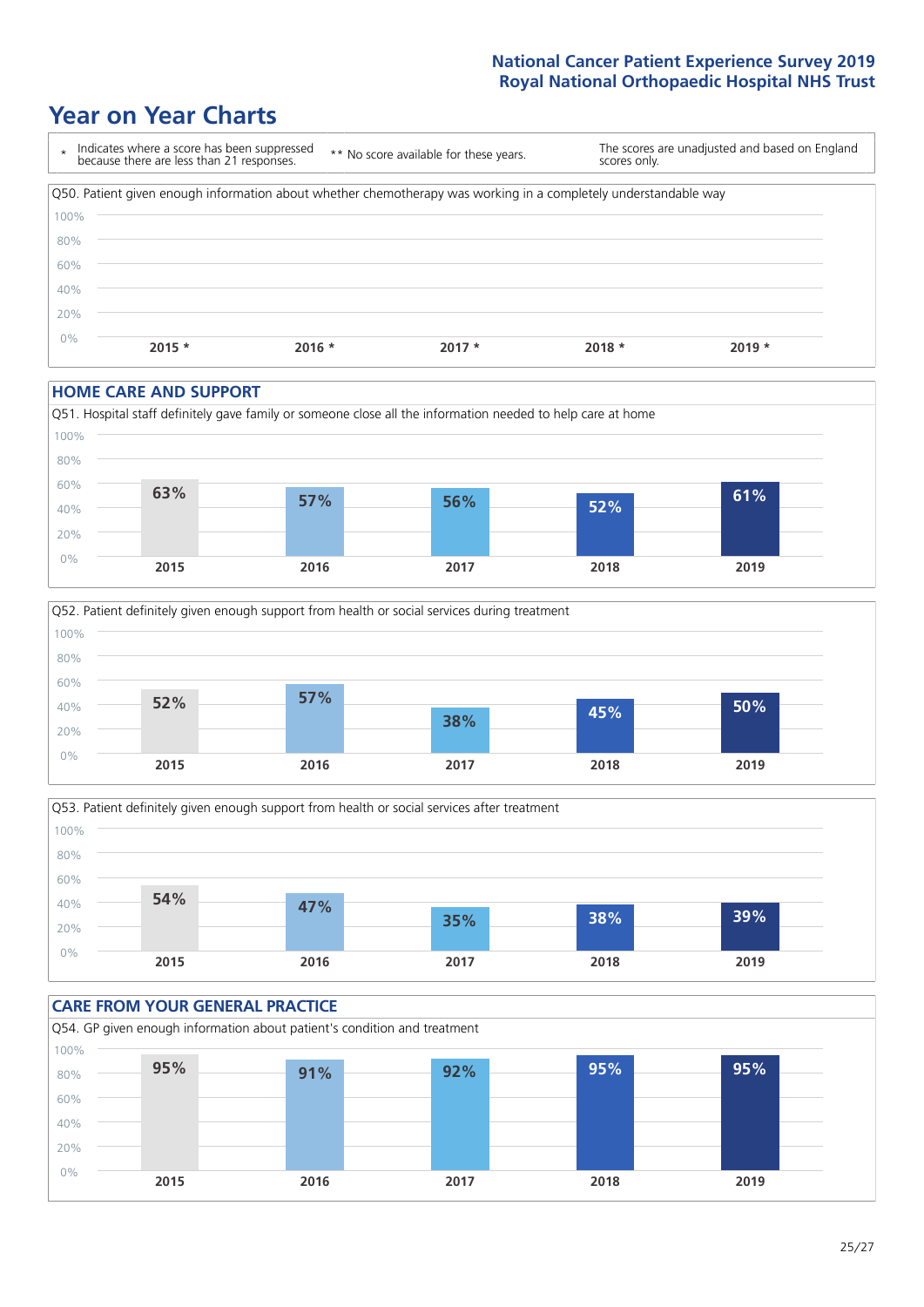### **Year on Year Charts**



#### **YOUR OVERALL NHS CARE**







Q59. Patient felt length of time for attending clinics and appointments for cancer was about right